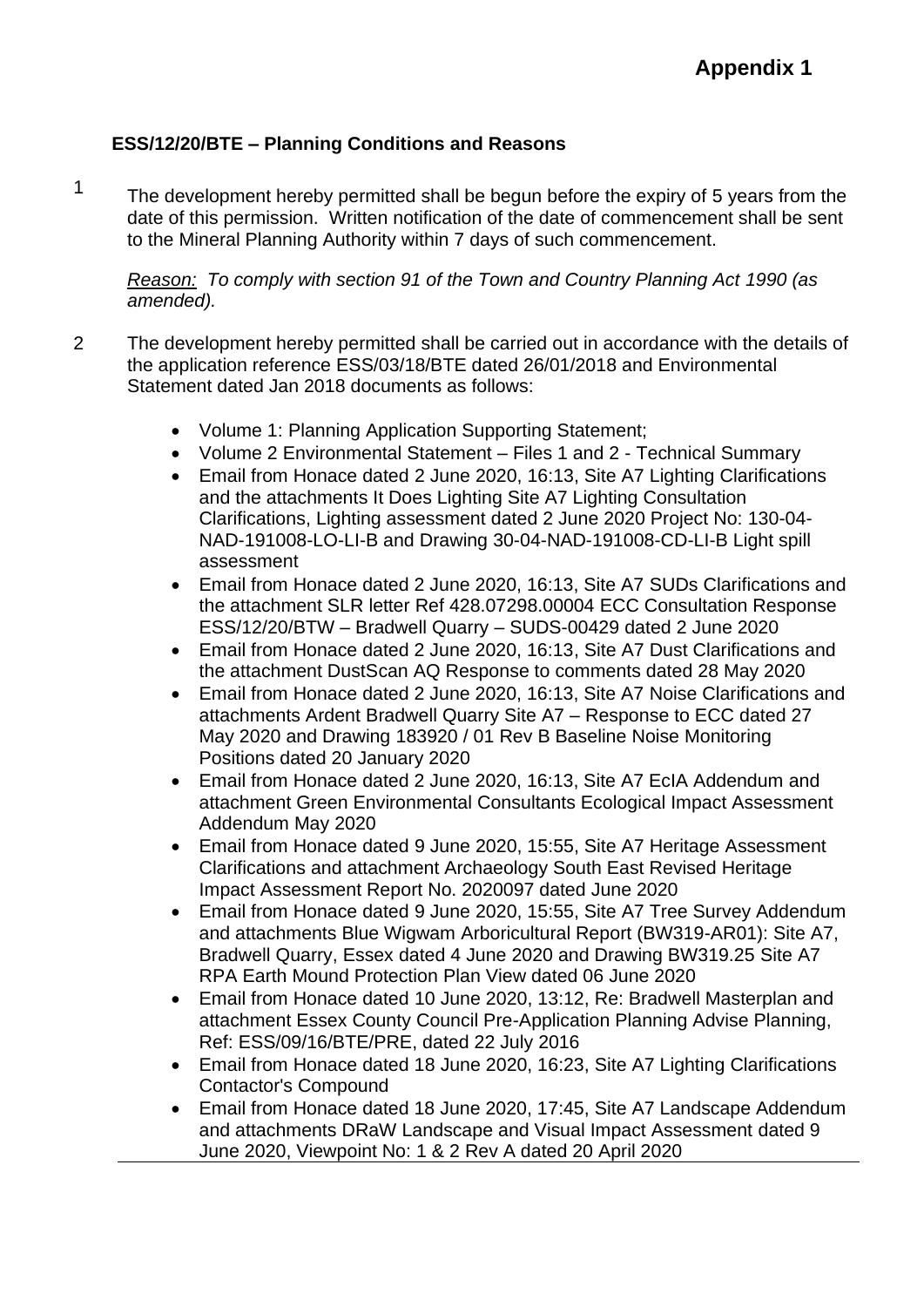- Email from Honace dated 22 June 2020, 14:32, Site A7 Detailed Planting Plans and attachments DRaW drawings A7-19-01 Rev C Sheet 1 of 5 Overview Planting Proposals, A7-19-02 Rev C Sheet 2 of 5 Detailed Planting Proposals, A7-19-03 Rev C Sheet 3 of 5 Detailed Planting Proposals, A7-19- 04 Rev C Sheet 4 of 5 Detailed Planting Proposals and A7-19-04 Rev C Sheet 5 of 5 Detailed Planting Proposals dated 29 June 2020
- Email from Honace dated 14 August 2020, 10:42, Site A7 Dust Management Plan Addendum and attachment DustScan AQ Dust Management Plan, Site A7, Bradwell Quarry dated August 2020
- Email from Honace dated 25 August 2020, 10:25, Site A7 Groundwater Monitoring Scheme and attachments Honace Letter Reference No. 18-06- 1812.506/1 ESS/12/20/BTE Site A7 Groundwater Monitoring Scheme dated 25 August 2020 and Drawings A7-15 Rev B and A7-16 Rev C
- Email from Green Environmental Consulting dated 1 September 2020, 18:49, Bradwell A7 Skylark and attachment Green Environmental Consulting Ecological Impact Assessment Addendum Further Information Skylarks September 2020
- Email from Green Environmental Consulting dated 8 September 2020, 10:48, Bradwell Quarry Site A7 Skylarks and attachments Green Environmental Consulting Figure 1281/2/9B Phasing & Skylark Enhancements - Whole Scheme and Figure 1281/2/9A Phasing & Skylark Enhancements
- Email from Honace dated 8 September 2020, 15:52, RE: Bradwell A7 ecology
- Email from Green Environmental Consulting dated 8 September 2020, 19:25, RE: Bradwell Quarry Site A7 Skylarks
- Email from Honace dated 9 September 2020, 17:14, Site A7 Noise Further Clarification and Information and attachment Ardent Bradwell Quarry Site A7 – Response to ECC dated 9 September 2020

| Drawing No.        | <b>Title</b>                                 | <b>Date</b>    |
|--------------------|----------------------------------------------|----------------|
|                    |                                              |                |
| A7-1 Rev A         | Land Ownership and Proposed Site Plan        | $31 - 10 - 19$ |
| A7-2 Rev C         | Proposed Extension of Existing Quarrying     | $02 - 12 - 19$ |
|                    | <b>Operations</b>                            |                |
| A7-3 Rev E         | <b>Existing Site Setting</b>                 | 06-01-20       |
| A7-4 Rev B         | <b>Existing Mineral Processing Area</b>      | 16-02-20       |
| A7-5 Rev C         | <b>Public Rights of Way</b>                  | 02-06-20       |
| A7-6 Rev C         | <b>Geological Map and Excavation Profile</b> | $07 - 01 - 20$ |
| A7-7 Rev C         | Silt and Water Management                    | 06-02-20       |
| A7-8 Rev C         | Proposed Haul Road And Crossing Details      | 03-06-20       |
| $A7-9-1$           | Site A7 Contractor's Compound Area           | 02-06-20       |
| A7-09-02 Rev B     | Lower Level Haul Road                        | 18-06-20       |
| A7-09-03 Rev B     | <b>Higher Level Haul Road</b>                | 18-06-20       |
| A7-10A Rev C       | <b>Phasing and Restoration Sequence</b>      | 02-06-20       |
| A7-10B Rev C       | <b>Phasing and Restoration Sequence</b>      | 02-06-20       |
| <b>A7-11 Rev A</b> | <b>Restoration Profile</b>                   | 06-12-19       |
| A7-12-1 Rev F      | <b>Restoration Masterplan</b>                | 02-06-20       |

together with drawing numbers as follows: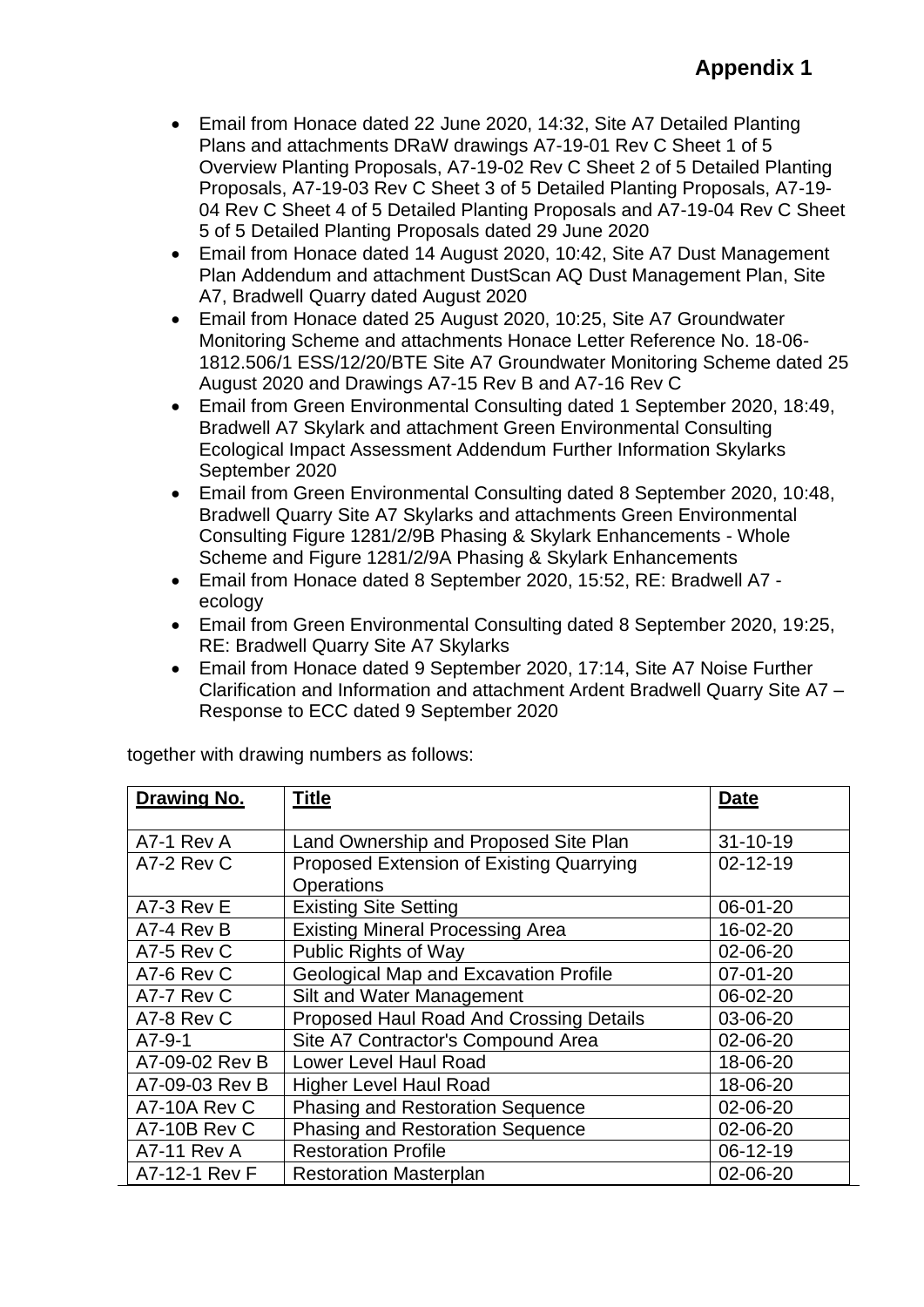| A7-12-2 Rev B      | <b>Restoration Masterplan - Cross Sections</b>                 | 04-06-20       |
|--------------------|----------------------------------------------------------------|----------------|
| A7-13-01 Rev G     | Higher Level Restoration - Site Wide Masterplan                | 12-06-20       |
| A7-13-02 Rev H     | Lower Level Restoration - Site Wide Masterplan                 | 18-06-20       |
| $A7-14$            | <b>Land Classification Soils Types</b>                         | 06-11-19       |
| <b>A7-15 Rev B</b> | Groundwater Depths and Base of Mineral                         | 06-11-19       |
| <b>A7-16 Rev C</b> | <b>Groundwater Contours</b>                                    | 16-01-20       |
| <b>A7-17 Rev C</b> | <b>Local Groundwater Abstraction</b>                           | $02 - 12 - 19$ |
| <b>A7-18 Rev A</b> | <b>Site Services Plan</b>                                      | $31 - 10 - 19$ |
| A7-19-01 Rev C     | Sheet 1 of 5 Overview Planting Proposals                       | 19-06-20       |
| A7-19-02 Rev C     | Sheet 2 of 5 Detailed Planting Proposals                       | 19-06-20       |
| A7-19-03 Rev C     | Sheet 3 of 5 Detailed Planting Proposals                       | 19-06-20       |
| A7-19-04 Rev C     | Sheet 4 of 5 Detailed Planting Proposals                       | 19-06-20       |
| A7-19-04 Rev C     | Sheet 5 of 5 Detailed Planting Proposals                       | 19-06-20       |
| A7-20-Bio&AC       | 5 Year Aftercare Scheme Aftercare Areas with<br><b>IWMF</b>    | 12-06-20       |
| A7-21-Bio&AC       | 5 Year Aftercare Scheme Aftercare Areas without<br><b>IWMF</b> | 12-06-20       |
| BW319.24           | Site A7 RPA Earth Mound Protection Sectional<br>Elevation      | $21 - 11 - 19$ |
| BW319.25           | Site A7 RPA Earth Mound Protection Plan View                   | 06-06-20       |
| Figure1281/2/9B    | <b>Phasing &amp; Skylark Enhancements - Whole</b><br>Scheme    |                |
| Figure1281/2/9A    | <b>Phasing &amp; Skylark Enhancements</b>                      |                |

And in accordance with any non-material amendment(s) as may be subsequently approved in writing by the Mineral Planning Authority and except as varied by the following conditions:

*Reason: For the avoidance of doubt as to the nature of the development hereby permitted, to ensure development is carried out in accordance with the approved application details, to ensure that the development is carried out with the minimum harm to the local environment and in accordance with the Essex Minerals Local Plan adopted July 2014 (MLP) policies P1, S1, S10, S11, S12, DM1, DM2, DM3 and DM4, Braintree District Local Plan Review adopted 2005 (BDLPR) policies RLP 36, RLP 62, RLP 63, RLP 65, , , RLP 72, RLP 80, RLP 81, , RLP 84, , RLP 87, RLP 90 and RLP 105 and RLP 106 and Braintree District Core Strategy adopted 2011 (BCS) policies CS5 and CS8 and Braintree District Local Plan 2013-2033 Section 1 (BLP S1) policy SP 7.*

3 The processing plant and ready mix concrete shall be operated and maintained in accordance with the details approved under Planning Permission ESS/07/98/BTE granted 24 May 1999 and details submitted pursuant to condition 6 of ESS/07/98/BTE, as amended by Planning Application ESS/19/00/BTE granted 6 October 2000. The relevant drawings as follows:

| Drawing No. | Title                                    | <b>Scale</b> |
|-------------|------------------------------------------|--------------|
| RK/PA/06    | Processing Plan Area (Bradwell Pit)      | 1:1,250      |
| RK/PA/07    | Processing Plant – General Arrangements  | 1:500        |
| RK/PA/08    | Processing and Concrete Plant Elevations | 1:200        |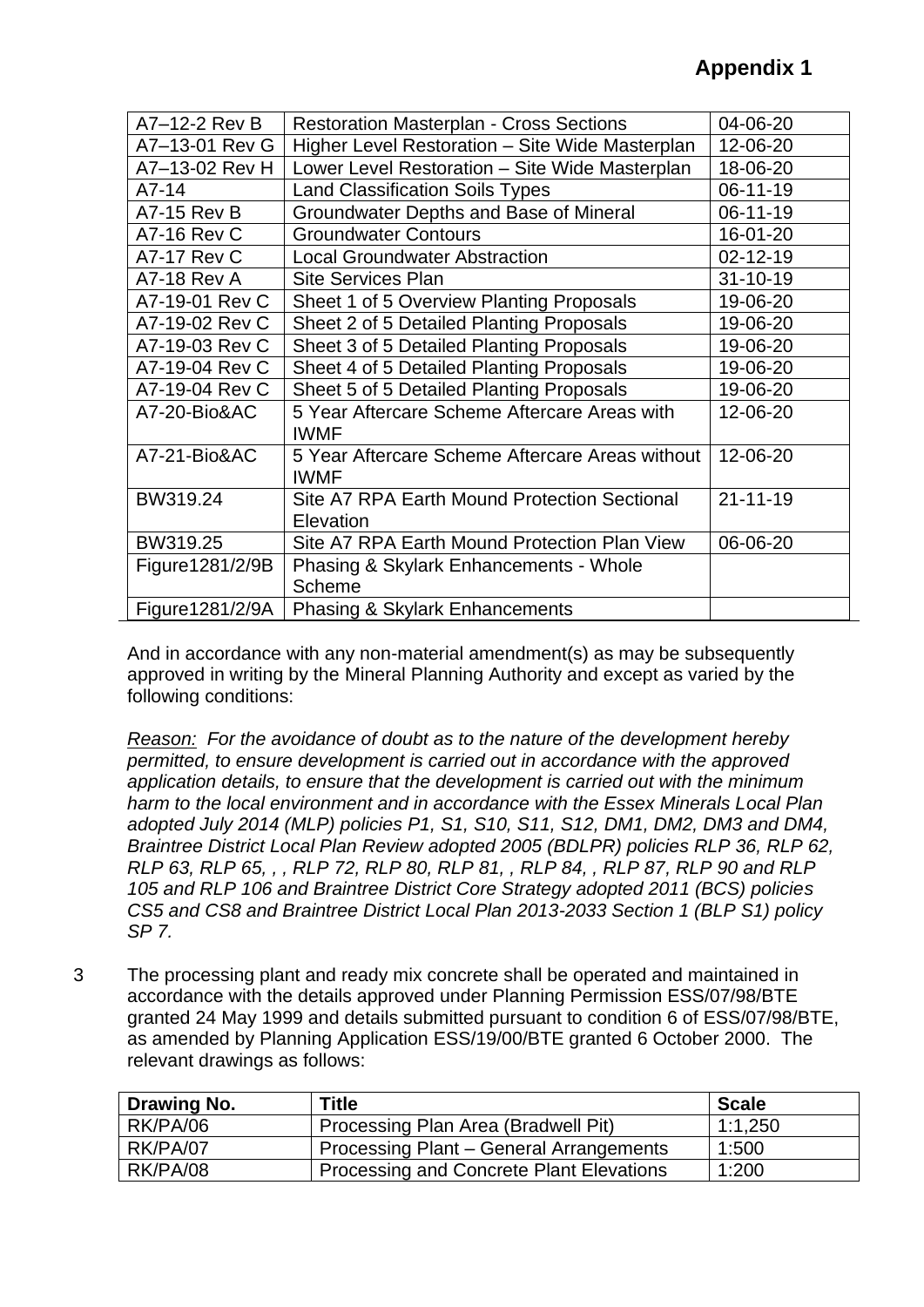|               | <b>Proposed Plant Location</b>              | 1:1,250       |
|---------------|---------------------------------------------|---------------|
| E4486/3 rev B | Processing Plant - Proposed                 | 1:150 & 1:500 |
|               | Sheeting Arrangements                       |               |
| As amended by |                                             |               |
| 702/001/PS    | Landscape and site layout May 2000          | 1:1,250       |
| B16r/115      | Proposed modification to height of existing | 1:1,250       |
|               | premix plant                                |               |

*Reason: For the avoidance of doubt as to the nature of the development hereby permitted, to ensure development is carried out in accordance with the approved application details, to ensure that the development is carried out with the minimum harm to the local environment and in accordance with, MLP policies S1, S10, DM1, DM3 and DM4, BDLPR policies RLP 36, RLP 62, RLP 63, RLP 65, , , RLP 72, RLP 80, RLP 84 and RLP 90and BCS policies CS5 and CS8 and Braintree District Local Plan 2013-2033 Section 1 (BLP S1) policy SP 7.*

4 The bagging plant shall be operated and maintained in accordance with the details submitted in relation to Planning Applications ESS/55/03/BTE granted 5 January 2004, as amended by ESS/22/04/BTE granted 24 September 2004, ESS/21/05/BTE granted 28 September 2005, except as varied by conditions of this planning permission. The relevant drawings as follows:

| Drawing No. | <b>Title</b>         | <b>Date</b> |
|-------------|----------------------|-------------|
| P2/1498/1   | <b>Location Plan</b> | Dec 2002    |
| P2 1498/5   | Layout               | Aug 2003    |
| P2 1498/6   | Elevations           | Aug 2003    |

*Reason: For the avoidance of doubt as to the nature of the development hereby permitted, to ensure development is carried out in accordance with the approved application details, to ensure that the development is carried out with the minimum harm to the local environment and in accordance with MLP policies S1, S10, DM1 and DM4 and BDLPR policies RLP 36, RLP 62, RLP 63, RLP 65, , , RLP 72, RLP 80, RLP 84, RLP 90and RLP 101 and BCS policies CS5 and CS8 and Braintree District Local Plan 2013-2033 Section 1 (BLP S1) policy SP 7*

5 The dry silo mortar plant shall be operated and maintained in accordance with the details submitted in relation to Planning Application ESS/53/05/BTE granted 2 March 2006, as amended by Planning Application ESS/32/12/BTE, as amended by Planning Application ESS/20/17/BTE, except as varied by the conditions of this planning permission. The relevant drawings as follows:

| Drawing No.           | <b>Dated</b> |
|-----------------------|--------------|
| Figure 1 561071 R1    | 01/12 05     |
| Figure 2 561124       | 19/11/05     |
| Figure 3 561125       | 19/11/05     |
| Figure 4 561148       | 09/12/05     |
| DT 17434 T07802 Rev B | 15/02/06     |
| DT 17434 T07803 Rev B | 15/02/06     |
| DT 17434 T07804 Rev C | 16/02/06     |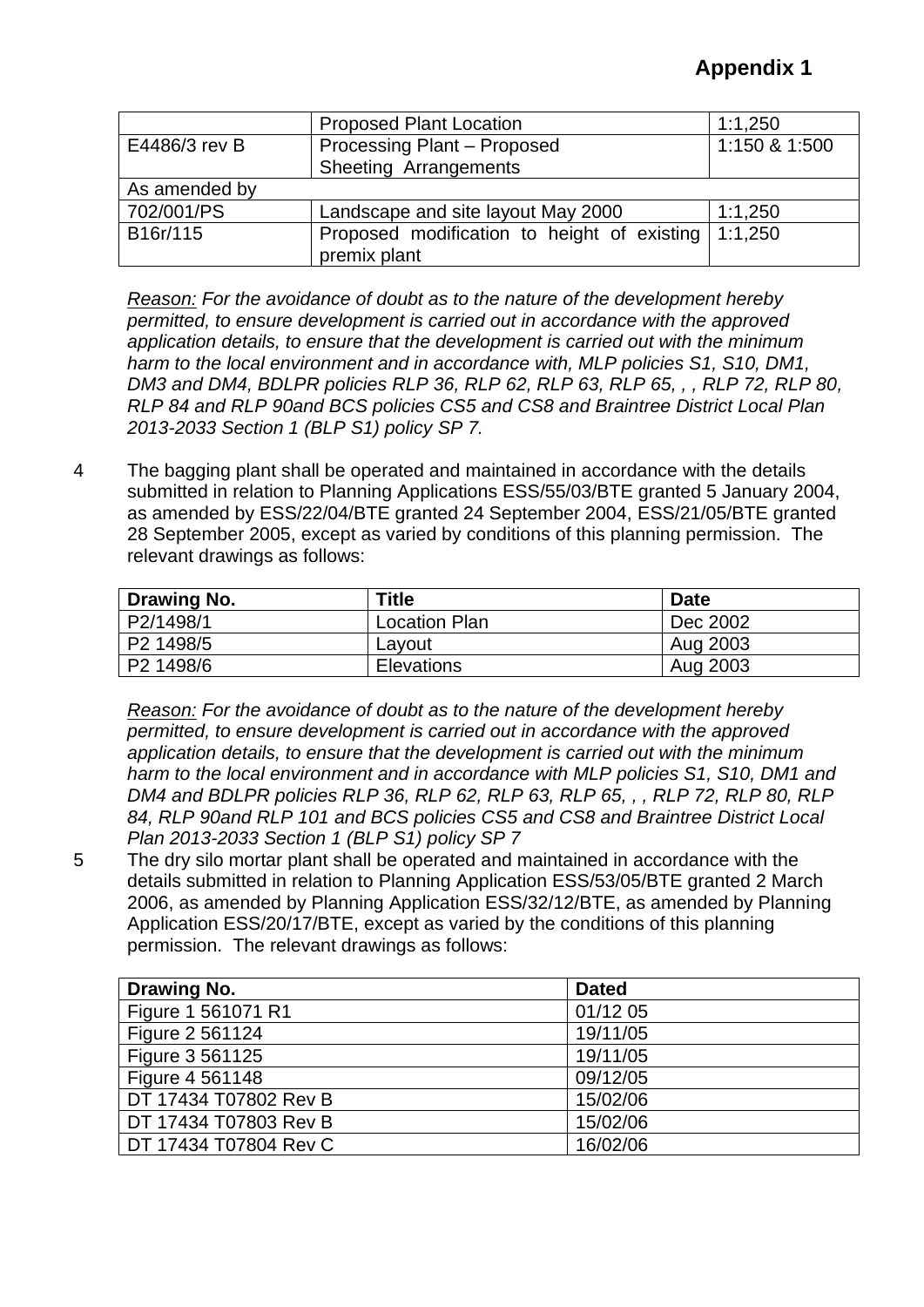*Reason: For the avoidance of doubt as to the nature of the development hereby permitted, to ensure development is carried out in accordance with the approved application details, to ensure that the development is carried out with the minimum harm to the local environment and in accordance with MLP policies S1, S10, DM1 and DM4 and BDLPR policies RLP 36, , RLP 62, RLP 63, RLP 65, RLP 69, RLP 71, RLP 72, RLP 80,RLP 84, RLP 90and RLP 101 and BDCS policies CS5 and CS8 and Braintree District Local Plan 2013-2033 Section 1 (BLP S1) policy SP 7*

6 The development hereby permitted shall cease within 12 years of the date of commencement as notified under condition1 by which time extraction shall have ceased and the site shall have been restored in accordance with the details/schemes approved under condition 32, and shall be the subject of aftercare for a period of 5 years in accordance with a scheme agreed under condition 54 of this planning permission.

*Reason: To provide for the completion and progressive restoration of the site within the approved timescale in the interest of local and residential amenity and to comply with, MLP policies S1, S12 and DM1, BDLPR policies RLP 36, and RLP 80 and BCS policies CS5 and CS8 and Braintree District Local Plan 2013-2033 Section 1 (BLP S1) policy SP 7.*

7 Any building, plant, machinery, foundation, hardstanding, roadway, structure or erection in the nature of plant or machinery used in connection with the development hereby permitted shall be removed from the site when no longer required for the purpose for which built, erected or installed and land shall be restored in accordance with the restoration scheme approved under condition 32 of this permission.

*Reason: To enable the Mineral Planning Authority to adequately control the development and to ensure that the land is restored to a condition capable of beneficial use and to comply with MLP policies S1, S12 and DM1 and BDLPR policies RLP 36, and RLP 80 and BCS policies CS5 and CS8 and Braintree District Local Plan 2013-2033 Section 1 (BLP S1) policy SP 7*

8 In the event of a cessation of winning and working of minerals for a period in excess of 6 months, prior to the achievement of the completion of the approved restoration scheme as defined in condition 32 of this permission, and which in the opinion of the Mineral Planning Authority constitutes a permanent cessation within the terms of paragraph 3 of Schedule 9 of the Town and Country Planning Act 1990, a revised scheme, to include details of reclamation, aftercare and time scales for implementation, shall be submitted to the Mineral Planning Authority for its approval in writing, within 9 months of the cessation of winning and working. The approved revised scheme shall be fully implemented within 12 months of the written approval.

*Reason: To secure the proper restoration of the site with a reasonable and acceptable timescale and to comply with MLP policies S12 and DM1 and BDLPR policies RLP 36, and RLP 80 and BCS policies CS5 and CS8.*

9 Except in emergencies to maintain safe quarry working, which shall be notified to the Mineral Planning Authority as soon as practicable or unless the Mineral Planning Authority has agreed otherwise in writing:-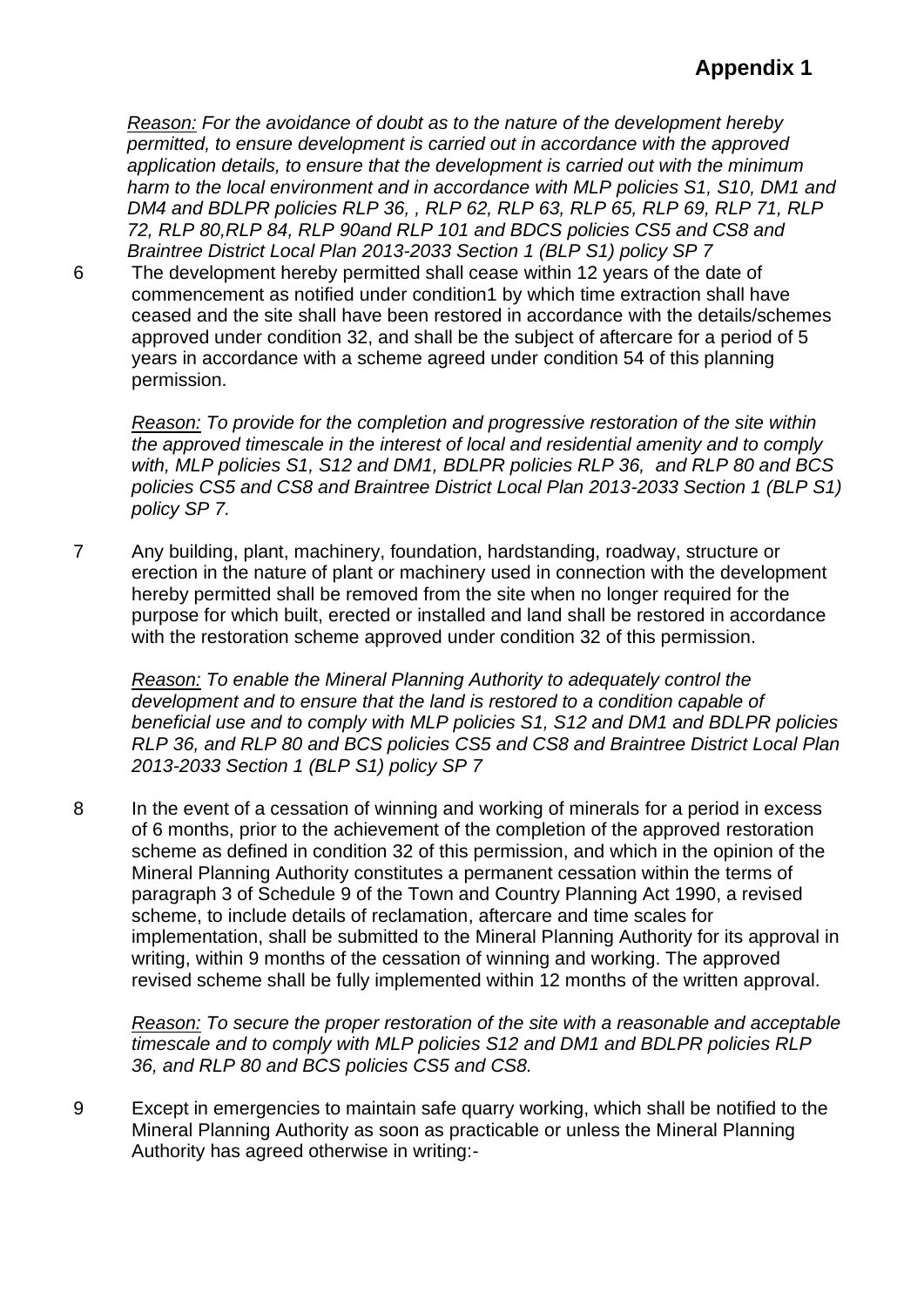(a) No extraction of sand and gravel and primary processing of sand and gravel or temporary operations, other than water pumping, servicing, environmental monitoring, maintenance and testing of plant shall be carried out at the site except between the following times:-

07:00 hours to 18:30 hours Monday to Friday; and; 07:00 hours to 13:00 hours Saturdays.

(b) No operations, including temporary operations other than environmental monitoring and water pumping at the site shall take place on Sundays, Bank or Public Holidays;

(c) No use of the bagging plant, ancillary raw material bays and stocking area shall be carried out at the site except between the following times:-

07:00 hours to 18:30 Monday to Friday; and; 07:00 hours to 13:00 hours Saturdays

Except that the bagging plant may be operated for sand bagging only between the following hours, but shall not include movements onto the public highway

06:00 to 07:00 Monday to Friday 18:30 to 22:00 Monday to Friday;

(d) No use of the dry silo mortar (DSM) plant shall be carried out at the site except between the following times:-

07:00 hours to 18:30hours Monday to Friday 07:00 hours to 13:00 hours Saturdays

Except that the DSM may be operated to produce dry mortar between the following hours, but shall not include HGV movements onto the public highway 06:00 to 07:00 Monday to Friday 18:30 to 22:00 Monday to Friday

and at no other times.

*Reason: In the interests of limiting the effects on local amenity, to control the impacts of the development and to comply with MLP policy DM1 and BDLPR policy RLP 36.* 

10 The bagging plant shall not operate between 06:00 and 07:00 and between 18:30 and 22:00 unless the roller shutter doors of the bagging plant are closed.

*Reason: In the interests of limiting the effects on local amenity, to control the impacts of the development and to comply with MLP policy DM1 and BDLPR policy RLP 36.*

11 From the commencement of development the operators shall maintain records of their quarterly output production of primary aggregates and shall make them available to the Mineral Planning Authority within 14 days of a written request.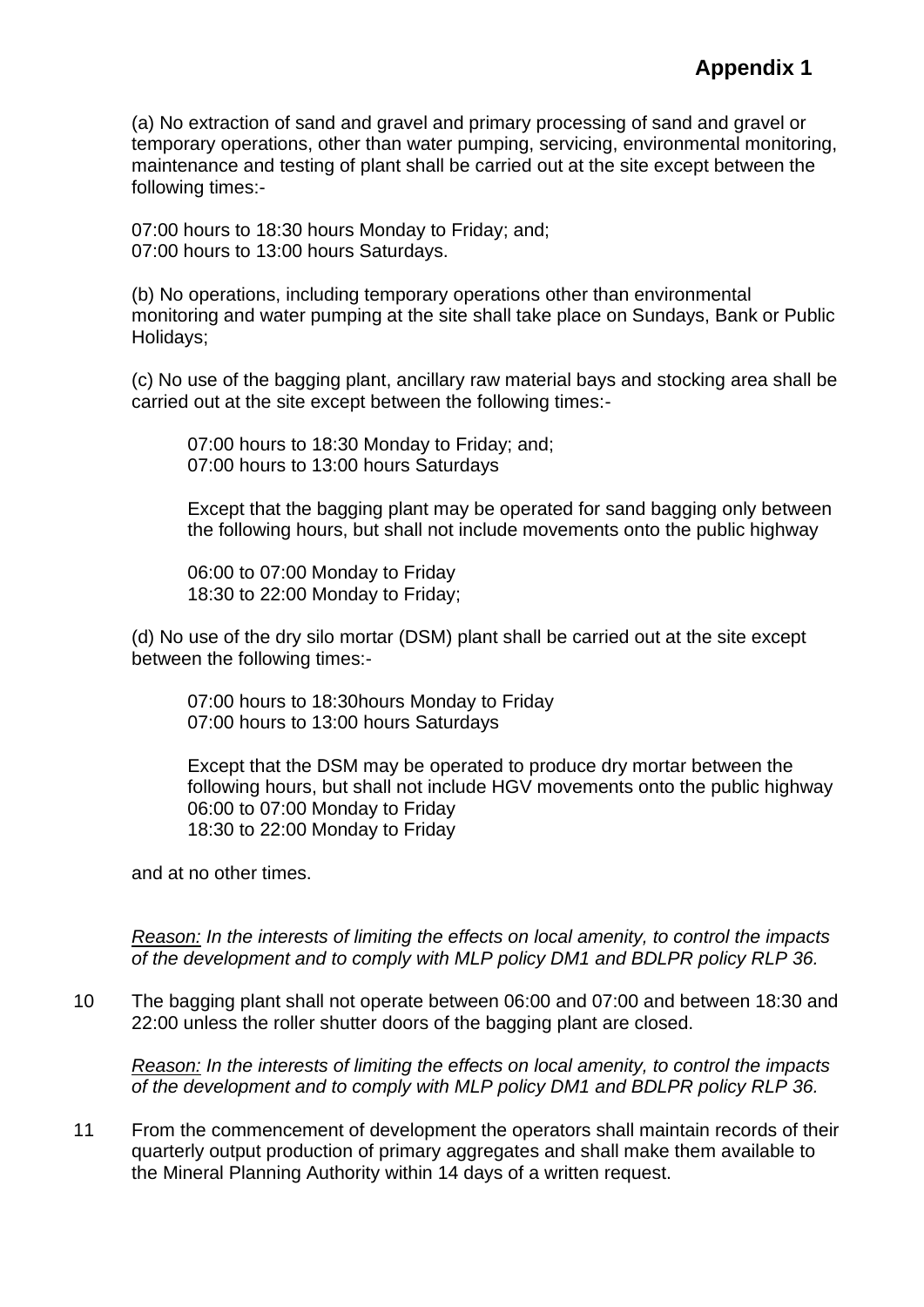*Reason: To allow the Minerals Planning Authority to adequately monitor activity at the site, to minimise the harm to amenity and to comply with MLP policies S12 and DM1.*

12 All vehicular access and egress to and from the site shall be from A120 (Coggeshall Road) as indicated on Drawing A7-3 Rev E. No other access shall be used by vehicles entering or exiting the site, except those associated with the earth moving contractor's compound. Vehicles associated with earth moving contractor's compound may access the earth moving contractor's compound from Cuthedge Lane and Woodhouse Lane. Any HGVs movements to the earth moving contractor's compound for fuel delivery or waste collection shall be via Woodhouse Lane.

*Reason: In the interests of highway safety and safeguarding local amenity and to comply with MLP policies S11 and DM1 and BDLPR policy RLP 36.*

13 The development hereby permitted shall be implemented in accordance with the details for signage and routing for drivers approved on 29 May 2013 under condition 14 of planning permission ESS/32/11/BTE. To maintain the approved signage and routing arrangements for drivers visiting the site set out in the application form dated 9 March 2012 (reference ESS/32/11/BTE/14/1), emails from Blackwater Aggregates dated 29 February 2012 (13:21) with attachment "leaflet re access and egress" and dated 2 March 2012 (14:34) with photographs of signage. The "leaflet re access and egress" shall be issued to all new drivers to the site and shall be issued annually on or near the 1st April of each year to all drivers to the site.

*Reason: In the interest of highway safety and to comply with MLP policies S11 and DM1 and BDLPR policy RLP 36.*

14 The surfaced access road from the A120 access to the processing plant area shall be metalled, drained, kept free of potholes and kept clear of mud, dust and detritus to ensure that such material is not carried onto the public highway.

*Reason: In the interests of highway safety, to prevent material being taken onto the public highway and to comply with MLP policies S11 and DM1.*

15 The total number of HGV (for the avoidance of doubt a Heavy Goods Vehicle shall have a gross vehicle weight of 7.5 tonnes or more) movements associated with the development hereby permitted shall not exceed the following limits:

590 movements (295 in and 295 out) per day Monday to Friday 294 movements (147 in and 147 out) per day Saturdays

With average daily HGV movements no greater than 458 movements a day (Monday to Friday) when averaged over the calendar year (1 January to 31 December).

Records of HGV vehicle movements shall be maintained and provided to the Mineral Planning Authority within 14 days of a written request.

*Reason: In the interests of highway safety and safeguarding local amenity and to comply with MLP policies S11 and DM1 and BDLPR policy RLP 36.*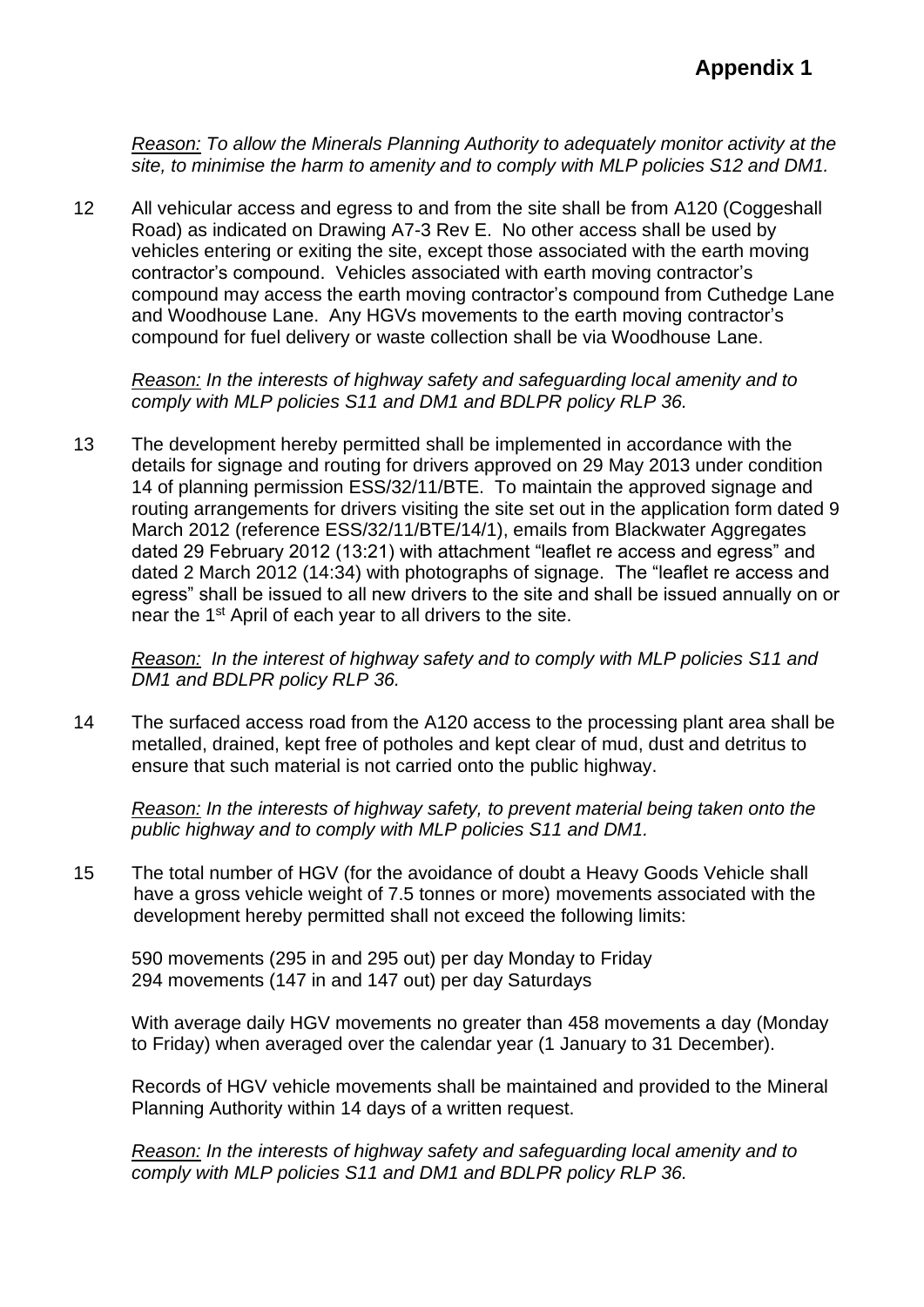16 No loaded Heavy Goods Vehicles (for the avoidance of doubt a Heavy Goods Vehicle shall have a gross vehicle weight of 7.5 tonnes or more) shall leave the site unsheeted*.*

*Reason: In the interests of highway safety and safeguarding local amenity and to comply with MLP policy S11 and DM1 and BDLPR policy RLP 36.*

17 The signs stating: 'CAUTION: PEDESTRIANS AND/OR HORSES CROSSING' and 'CAUTION: VEHICLES CROSSING' shall be erected and maintained for the duration of the development hereby permitted on both sides of the private access road and on both sides of the haul road at the points where Public Rights of Way cross.

*Reason: In the interest of the safety of all users of both the Rights of Way and the haul road and to comply with MLP policy DM1.*

18 The development hereby permitted shall be implemented in accordance with the signage details approved on 16 November 2012 under condition 20 of planning permission ESS/32/11/BTE. The approved signage details to deter use of the haul road and crossing points with Church Road and Ash Lane as points of access and egress to the haul road are set out in the application (reference ESS/32/11/BTE/20/1) for approval of details reserved by condition dated 8 March 2012 and emails from Blackwater Aggregates dated 6 and 27 March 2012 and associated drawings. The approved signage shall be maintained along the private access road for the duration of the development hereby permitted.

*Reason: In the interests of highway safety and safeguarding local amenity and to comply with MLP policy S11 and DM1 and BDLPR policy RLP 36.*

19 Except for temporary operations, the free field Equivalent Continuous Noise Level (LAeq, 1 hr) at noise sensitive locations listed below, due to operations at the site between 07:00 and 18:30 Monday to Fridays and between 07:00 and 13:00 Saturdays shall not exceed, the  $L_{Aea 1hr}$  levels as set out below:

|                           | Criterion  |
|---------------------------|------------|
| Location                  | dBLAeq 1hr |
|                           |            |
| Heron's Farm              | 45         |
| Deeks Cottage             | 45         |
| Haywards                  | 45         |
| Allshot's Farm            | 47         |
| The Lodge                 | 49         |
| <b>Sheepcotes Farm</b>    | 45         |
| Green Pastures Bungalow   | 45         |
| <b>Goslings Cottage</b>   | 47         |
| Keepers Cottage           | 49         |
| <b>Bradwell Hall</b>      | 54         |
| Parkgate Road*            | 51         |
| Silver End 1 <sup>1</sup> | 47         |
| Silver End 2 <sup>1</sup> | 51         |
|                           |            |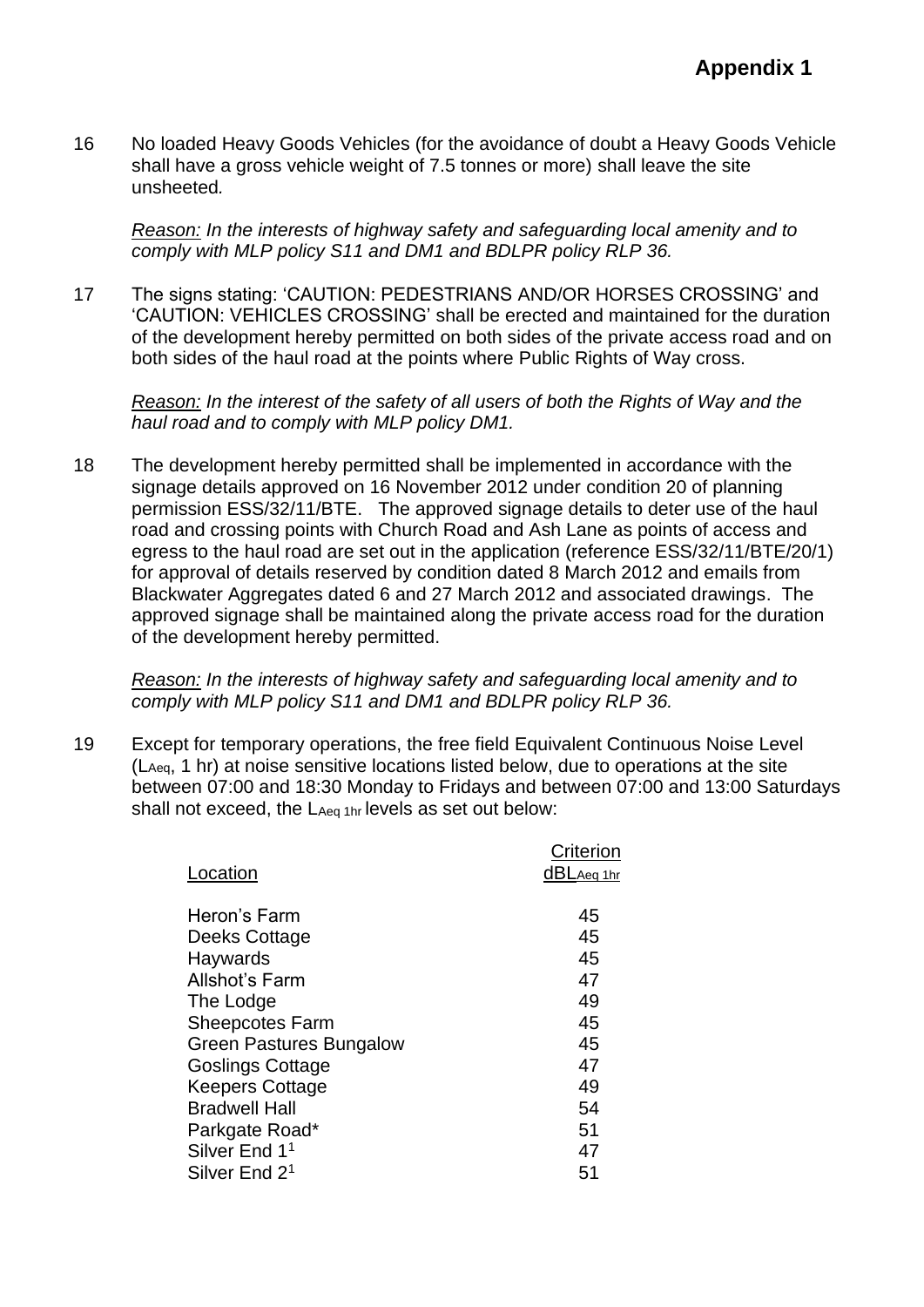## **Appendix 1**

| Hylands <sup>2</sup>              | 43 |
|-----------------------------------|----|
| Scrip's Farm 2                    | 43 |
| Monk's Farm Cottages <sup>2</sup> | 42 |

<sup>1</sup> Monitoring locations indicated on Drawing 12-2 within Chapter 12 of the Environmental Statement for Site A5 (ESS/03/18/BTE): Assessment of Environmental Noise, Report Reference: B3910 20171124 R

<sup>2</sup> Monitoring locations as shown on drawing no. 183920/01 Rev B dated 20/1/2020 entitled "Baseline noise monitoring positions".

Measurements shall be made no closer than 3.5m to the façade of properties or any other reflective surface and shall have regard to the effects of extraneous noise and shall be corrected for any such effects. The above limits are for noise arising from all combined activities at Bradwell Quarry and the Rivenhall IWMF (if progressed).

The sensitive locations from the above list at which noise monitoring shall be undertaken shall be agreed with the Mineral Planning Authority prior to each monitoring session.

*Reason: In the interests of amenity and to comply with MLP policy DM1, and BDLPR policies RLP 36 and RLP 62.*

20 During the operation of the DSM between the hours of 06:00 and 07:00 and 18:30 and 22:00 the free field Equivalent Continuous Noise Level (LAeq, 1 hr) at noise sensitive locations listed below, shall not exceed the LAeq 1hr levels as set out in the following table:

| Location             | <b>Night Criterion</b><br>$(06:00 \text{ to } 07:00)$ | <b>Evening Criterion</b><br>$(19.00 \text{ to } 22.00)$ |
|----------------------|-------------------------------------------------------|---------------------------------------------------------|
| <b>Bradwell Hall</b> | 42 dB LAeq, 1hr                                       | 47 dB LAeq, 1hr                                         |
| <b>Herons Farm</b>   | 42 dB LAeq, 1hr                                       | 44 dB LAeq, 1hr                                         |

Measurements shall be made no closer than 3.5m to the façade of properties or any other reflective surface and shall have regard to the effects of extraneous noise and shall be corrected for any such effects.

*Reason: In the interests of amenity and to comply with MLP policy DM1, and BDLPR policies RLP 36 and RLP 62.*

21 For temporary operations, the free field Equivalent Continuous Noise Level [L<sub>Aeq</sub>, 1 hr] at noise sensitive properties as listed in condition 19 shall not exceed 70 dB LAeq 1hr. Measurements shall be made no closer than 3.5 metres from the façade of properties or other reflective surface and shall be corrected for extraneous noise.

Temporary operations that give rise to noise levels greater than those noise limits defined within condition 20 shall not exceed a total of eight weeks in any continuous duration 12 month duration. Five days written notice shall be given to the Mineral Planning Authority in advance of the commencement of any temporary operation likely to give rise to noise levels above those defined in condition 20. Temporary operations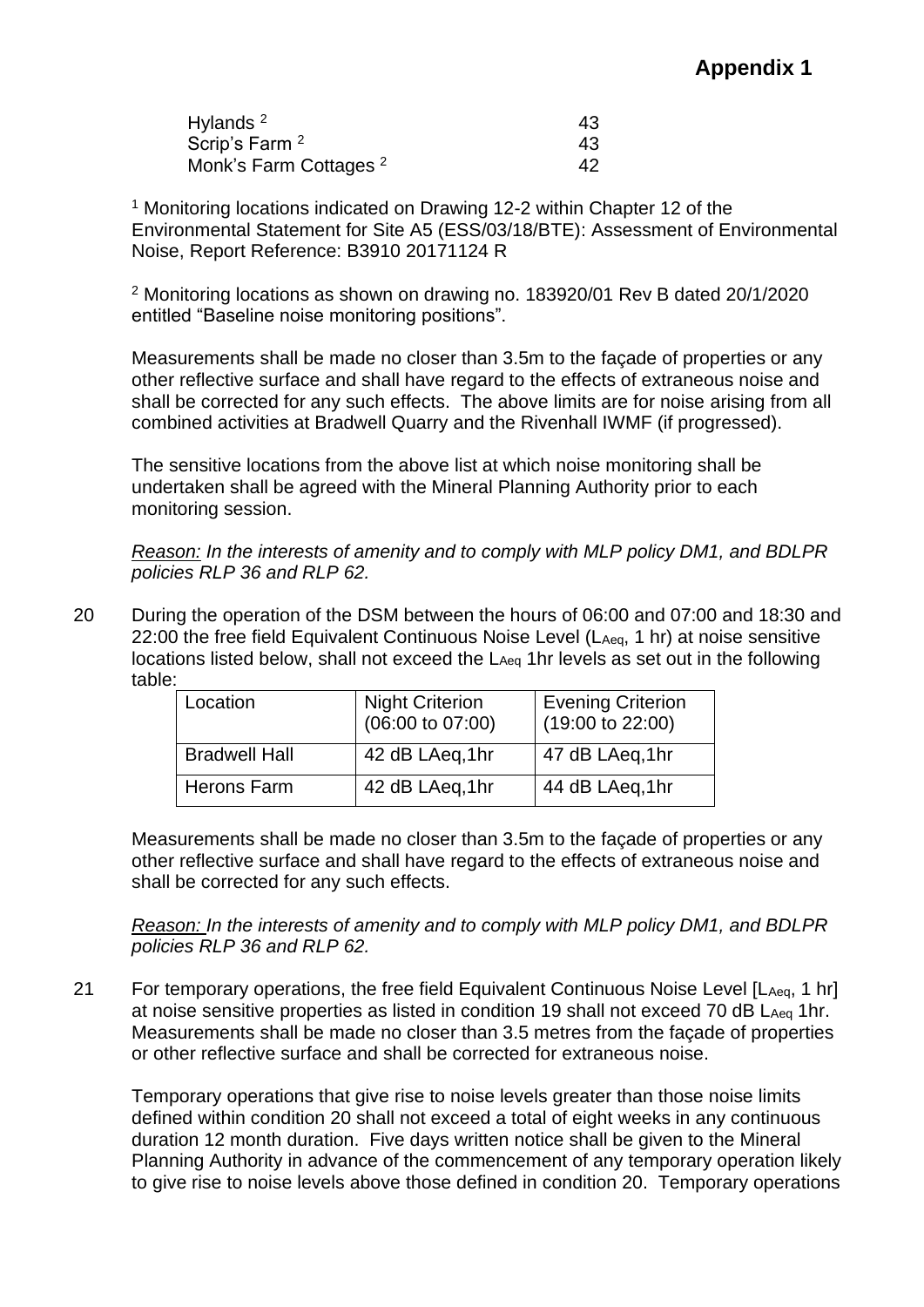shall include site preparation, bund formation and removal, topsoil and subsoil stripping and replacement and any other temporary activity that has been previously approved in writing by the Mineral Planning.

*Reason: In the interests of amenity and to comply with MLP policy DM1 and BDLPR policies RLP 36 and RLP 62.*

22 Noise levels shall be monitored at three monthly intervals from the date of the commencement of development at the closest noise sensitive properties to operations on site, the particular noise sensitive locations to be monitored shall have been agreed with the Mineral Planning Authority prior to noise monitoring being undertaken.

In addition the frequency of monitoring shall be increased to monthly during periods of operations within Site A7 that are within 300m of Scrip's Farm and/or when operations are less than 6.6m below original ground level and the results shall be submitted to the Mineral Planning Authority within 2 weeks of the date of monitoring.

In addition the frequency of monitoring shall be increased in the following circumstances:

- a) during periods of operations within Site A5 that are within 475 to 590m (Amber Zone on drawing 1 dated 11 July 2018 Ref.B3910) from Sheepcotes Farm noise levels shall be monitored on a monthly basis and the results submitted to the Mineral Planning Authority within 2 weeks of the date of monitoring.
- b) during periods of operations within Site A5 that are less than 475m (Red and Black zone on drawing 1 dated 11 July 2018 Ref B3910) from Sheepcotes Farm noise levels shall initially be monitored on a fortnightly basis and the results submitted to the Mineral Planning Authority within 1 week of the date of monitoring
- c) during periods of the construction and removal of New Field Stockpile (the area of which is defined on drawing 20/01/07 Rev B) noise levels shall be monitored at two monthly intervals and the results submitted to the Mineral Planning Authority within 2 weeks of the date of monitoring.

The results of the monitoring shall include LA90 and LAeq noise levels, the prevailing weather conditions, details and calibration of the equipment used for measurement and comments on other sources of noise which affect the noise climate. The monitoring shall be carried out for at least 2 separate durations during the working day. The frequency of monitoring may be reduced if the noise monitoring demonstrates that the operations are compliant with the noise limits set out in condition 19, subject to approval in writing by the Mineral Planning Authority. If the results of monitoring show non-compliance with the maximum limits set out within conditions 19 and 20, then noise reduction measures as approved within the noise monitoring management plan agreed under condition 23 shall be implemented.

*Reason: In the interests of amenity and to comply with MLP policy DM1 and BDLPR policies RLP 36 and RLP 62.*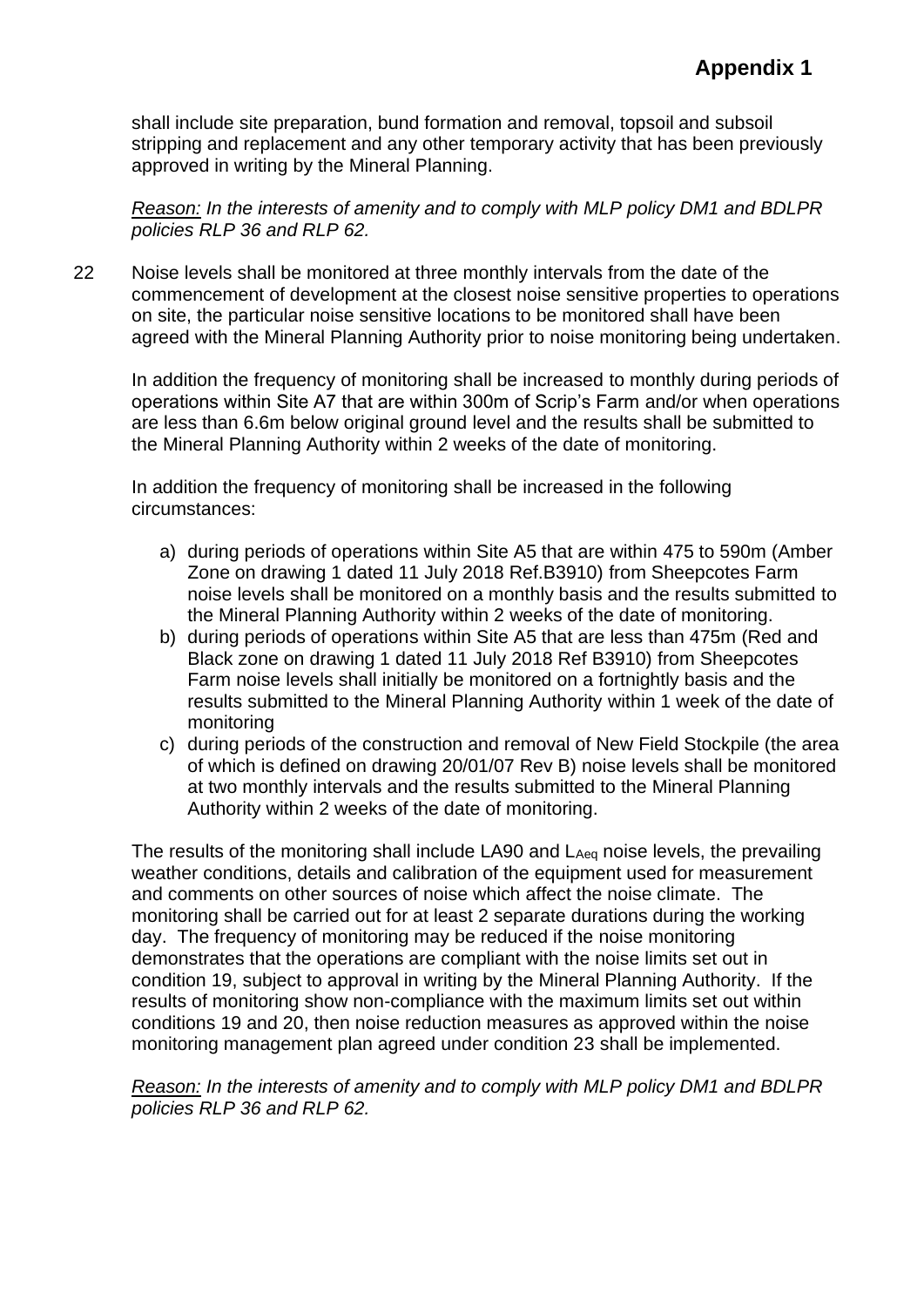- 23 Prior to the commencement of development a noise management plan shall be submitted to and approved in writing. The noise management shall contain the following:
	- Survey locations
	- Monitoring methodology, including details of equipment set up and calibration, experience and qualifications of survey staff, parameters to be recorded
	- Complaint response protocols
	- Actions/measures to be taken in the event of an exceedance of noise limits defined in conditions 19 and 20
	- Procedures for characterising extraneous versus site attributable noise.

The noise management plan shall be implemented in accordance with approved details.

*Reason: In the interests of amenity and to comply with MLP policy DM1 and BDLPR policies RLP 36 and RLP 62.*

24 No vehicles and/or mobile plant used exclusively on site shall be operated unless they have been fitted with white noise alarms to ensure that, when reversing, they do not emit a warning noise that would have an adverse impact on residential or rural amenity.

*Reason: In the interests of local amenity and to comply with MLP policy DM1 and BDLPR policies RLP 36 and RLP 62.*

25 No vehicle, plant, equipment and/or machinery shall be operated at the site unless it has been fitted with and uses an effective silencer. All vehicles, plant and/or machinery shall be maintained in accordance with the manufacturer's specification at all times.

*Reason: In the interests of local amenity and to comply with MLP policy DM1 and BDLPR policies RLP 36 and RLP 62.*

26 No processed materials shall be stockpiled or stored at a height greater than 48 metres Above Ordnance Datum and shall not be located outside the processing plant area as shown on Drawing A7-4 Rev B.

*Reason: To minimise the visual impact of the development in the interests of rural amenity and to comply with MLP policy DM1 and BDLPR policy RLP 36.*

27 No additional fixed lighting, other than that detailed in the application, shall be erected or installed until details of the location, height, design, sensors, and luminance have been submitted to and approved in writing by the Mineral Planning Authority. The details shall ensure the lighting is designed to minimise the potential nuisance of light spillage on adjoining properties and highways. The lighting shall thereafter be erected, installed and operated in accordance with the approved details.

*Reason: To minimise the nuisance and disturbances to neighbours and the surrounding area and to comply with MLP policy DM1 and BDLPR policy RLP 65.*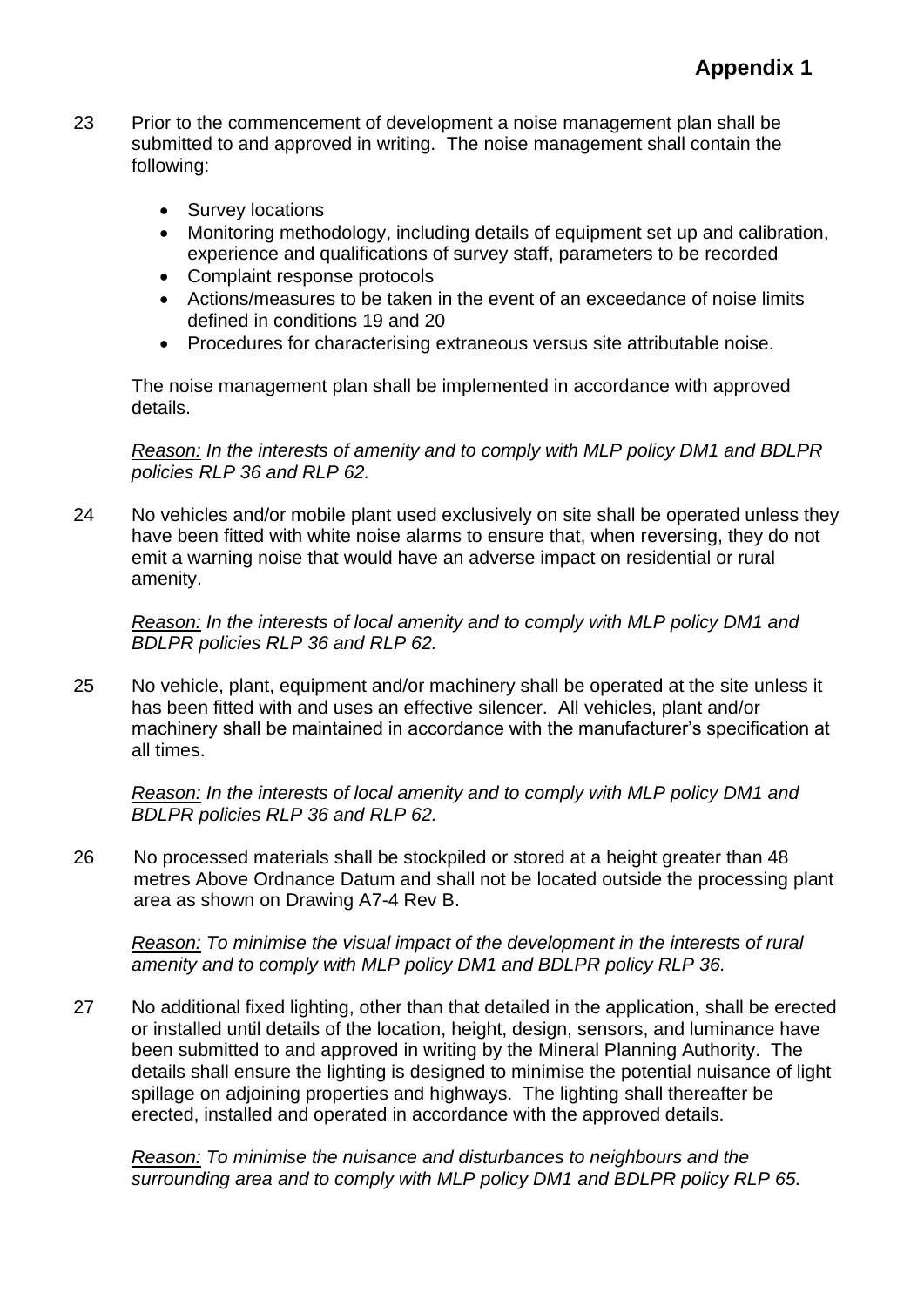28 Floodlights/fixed Lighting shall not be illuminated outside the operational permitted hours set out within condition 9 and at no time on Sundays, Bank or Public Holidays except for security lighting.

*Reason: To minimise the nuisance and disturbances to neighbours and the surrounding area and to comply with MLP policy DM1 and BDLPR policy RLP 65.*

29 All fixed exterior lighting shall have a tilt/uplift no greater than 25 degrees.

*Reason: To minimise the nuisance and disturbances to neighbours and the surrounding area and to comply with MLP policy DM1 and BDLPR policy RLP 65.*

30 The development hereby permitted shall be implemented in accordance with the Dust Management Plan, Site A7, Bradwell Quarry dated August 2020 prepared by DustScan AQ.

*Reason: To reduce the impacts of dust disturbance from the site on the local environment and to comply with MLP policy DM1 and BDLPR policies RLP 36 and RLP 62.*

31 The internal haul road used in connection with the development hereby permitted shall be sprayed with water during dry weather conditions.

*Reason: To reduce the impacts of dust disturbance from the site on the local environment and to comply with MLP policy DM1 and BDLPR policies RLP 36 and RLP 62.*

32 Woodland and hedgerow planting shall be in accordance with the details set out in the following drawings.

| A7-19-01 Rev C | Sheet 1 of 5 Overview Planting Proposals |
|----------------|------------------------------------------|
| A7-19-02 Rev C | Sheet 2 of 5 Detailed Planting Proposals |
| A7-19-03 Rev C | Sheet 3 of 5 Detailed Planting Proposals |
| A7-19-04 Rev C | Sheet 4 of 5 Detailed Planting Proposals |
| A7-19-04 Rev C | Sheet 5 of 5 Detailed Planting Proposals |

Prior to commencement of development details shall be submitted with respect to the following

- ground preparation works;
- mulching and/or measures to control weeds;
- protection measures and staking;
- removal of guards once established; and
- phasing of implementation.

The planting scheme shall be implemented in accordance with the approved details.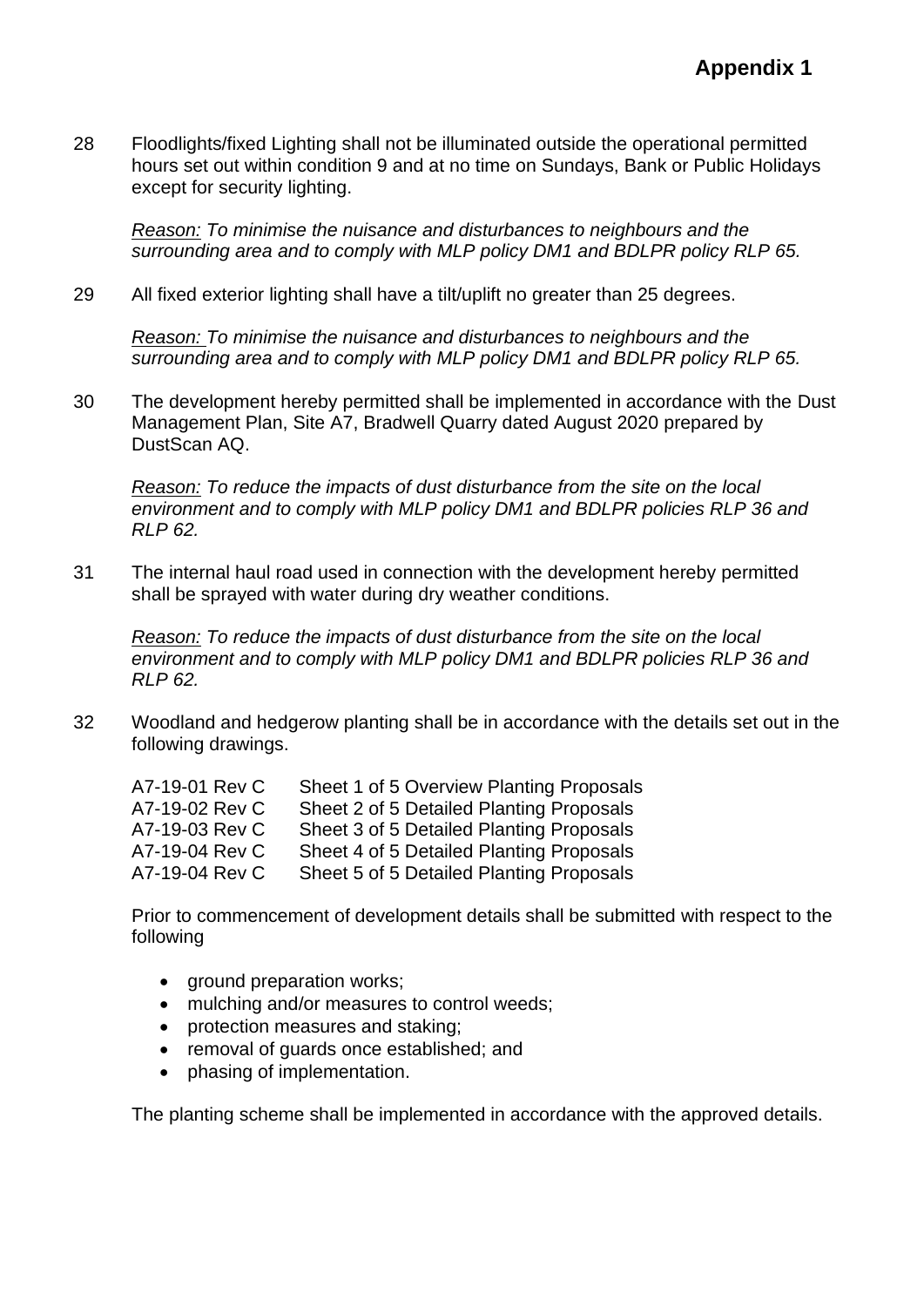*Reason: Reason: To comply with section 197 of the Town and Country Planning Act 1990 (as amended), to improve the appearance of the site in the interest of visual amenity and in accordance with MLP policy DM1 and BDLPR policies RLP 81.*

33 Any tree or shrub forming part of the advanced or restoration planting scheme in connection with the development that dies, is damaged, diseased or removed within the duration of 5 years during and after the completion of the development shall be replaced during the next available planting season (October to March inclusive) with a tree or shrub to be approved in advance in writing by the Mineral Planning Authority.

*Reason: In the interest of the amenity of the local area and to ensure the site is adequately screened and comply with MLP policy DM1 and BDLPR policy RLP 81.*

- 34 No development shall take place (including demolition, ground works, vegetation clearance) until a Construction Environmental Management Plan (CEMP) for Site A7 has been submitted to and approved in writing by the Mineral Planning Authority. The CEMP shall include the following:
	- a) Risk assessment of potentially damaging construction activities;
	- b) Identification of biodiversity protection zones;
	- c) Practical measures (both physical measures and sensitive working practices) to avoid or reduce impacts during construction (may be provided as a set of method statements) and shall include stand-offs from existing hedges, trees, ponds and ditches,;
	- d) The location and timing of sensitive works to avoid harm to biodiversity features;
	- e) The times during construction when specialist ecologists need to be present on site to oversee works;
	- f) Responsible persons and lines of communication;
	- g) The role and responsibilities on site of an ecological clerk of works or similarly competent person; and the
	- h) Use of protective fences, exclusion barriers and warning signs.

The approved CEMP shall be implemented and adhered to throughout the construction period of the development hereby approved.

*Reason: To make appropriate provision for conserving and enhancing the natural environment within the approved development, in the interests of biodiversity and in accordance with MLP policy DM1 and BDLPR policy RLP 84.*

35 No removal of trees/hedgerows shall be carried out on site between 1<sup>st</sup> March and 31<sup>st</sup> August inclusive in any year, unless an ecological assessment has been undertaken, submitted to and approved in writing by the Mineral Planning Authority which confirms that no species would be adversely affected by the removal of trees/hedgerows.

*Reason: To make appropriate provision for conserving and enhancing the natural environment within the approved development, in the interests of biodiversity and in accordance with MLP policy DM1 and BDLPR policy RLP 84.*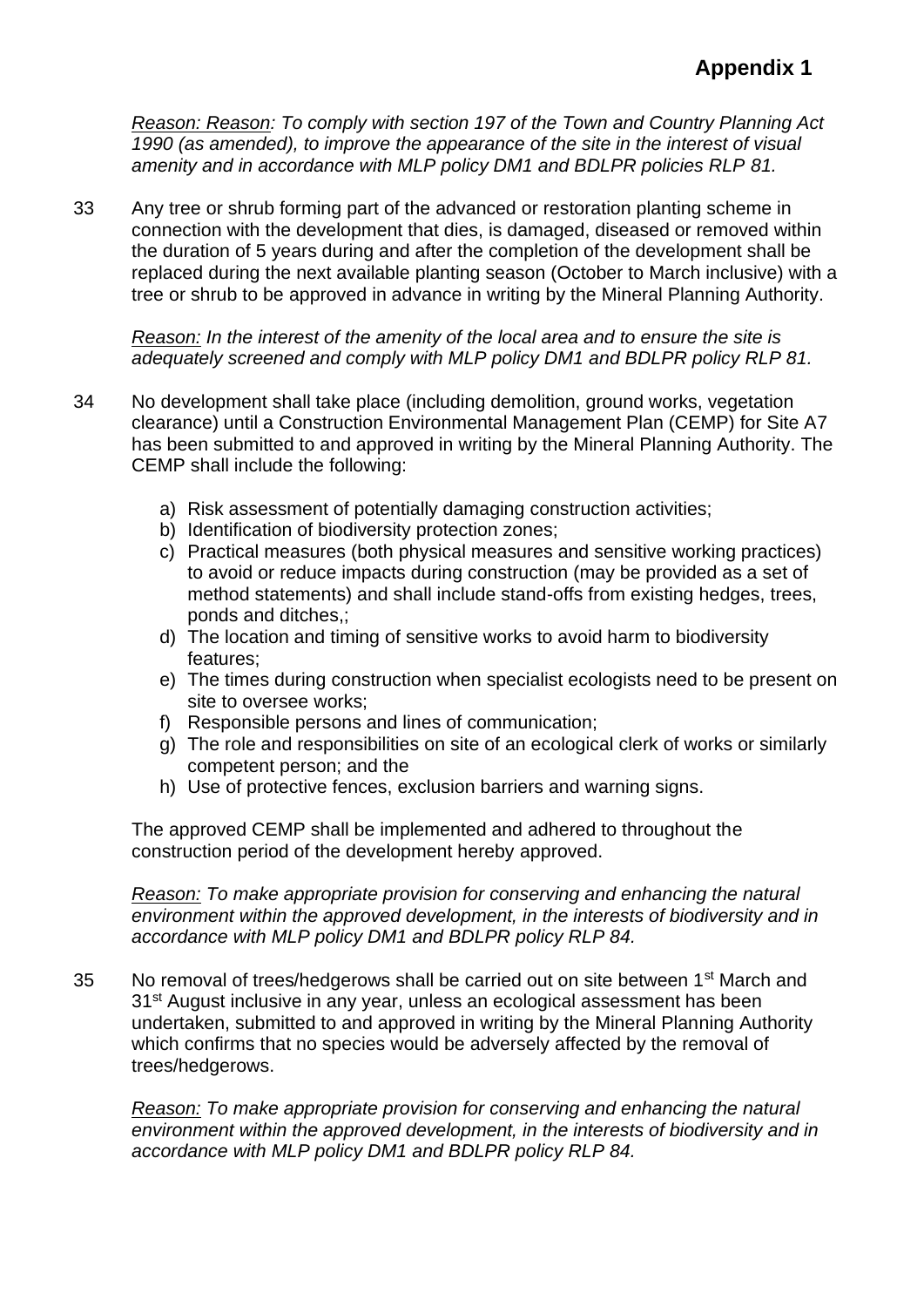36 Prior to commencement of development a Biodiversity Enhancement Strategy for Protected and Priority species shall be submitted to and approved in writing by the Mineral Planning Authority. The content of the Biodiversity Enhancement Strategy shall include the following:

a) Purpose and conservation objectives for the proposed enhancement measures, particularly with respect to stag beetles, skylarks and bats;

- b) designs to achieve stated objectives;
- c) locations of proposed enhancement measures by appropriate maps and plans;
- d) persons responsible for implementing the enhancement measures;
- e) details of initial aftercare and long-term maintenance (where relevant).

The works shall be implemented in accordance with the approved details and shall be retained in that manner thereafter.

*Reason: To enhance Protected and Priority Species/habitats and allow the LPA to discharge its duties under the NPPF and s40 of the NERC Act 2006 (Priority habitats & species). and in accordance with MLP policy DM1 and BDLPR policies RLP 81 and RLP 84.*

- 37 Prior to the commencement of development a Biodiversity Enhancement Strategy for the pond identified as pond "PY" on drawing 1281/2/2 – entitled Habitat Map within Chapter 7 of the Environmental Statement dated January 2020shall be submitted to and approved in writing by the Mineral Planning Authority. The content of the Biodiversity Enhancement Strategy shall include the following:
	- a) Purpose and conservation objectives for the proposed enhancement measures;
	- b) detailed designs to achieve stated objectives;
	- d) persons responsible for implementing the enhancement measures;
	- e) details of aftercare and long-term maintenance.

The works shall be implemented in accordance with the approved details and shall be retained in that manner thereafter.

*Reason: To make appropriate provision for conserving and enhancing the natural environment within the approved development, in the interests of biodiversity and in accordance with MLP policy DM1 and BDLPR policy RLP 84.*

38 No excavation shall take place closer than 100 metres to the façade of any occupied residential property.

*Reason: To ensure that the development is contained within its permitted boundaries, in the interests of residential amenity and to comply with MLP policy DM1 and BDLPR policy RLP 36.*

39 No excavation shall take place nor shall any area of the site be traversed by heavy vehicles or machinery for any purpose or operation (except for the purpose of stripping that part or stacking of topsoil in that part) unless all available topsoil and/or subsoil has been stripped from that part and stored in accordance with Drawings A7-8 Rev C, A7-10A Rev C, A7-10B Rev C, BW319.24 and BW319.25, unless otherwise approved in writing by the Mineral Planning Authority.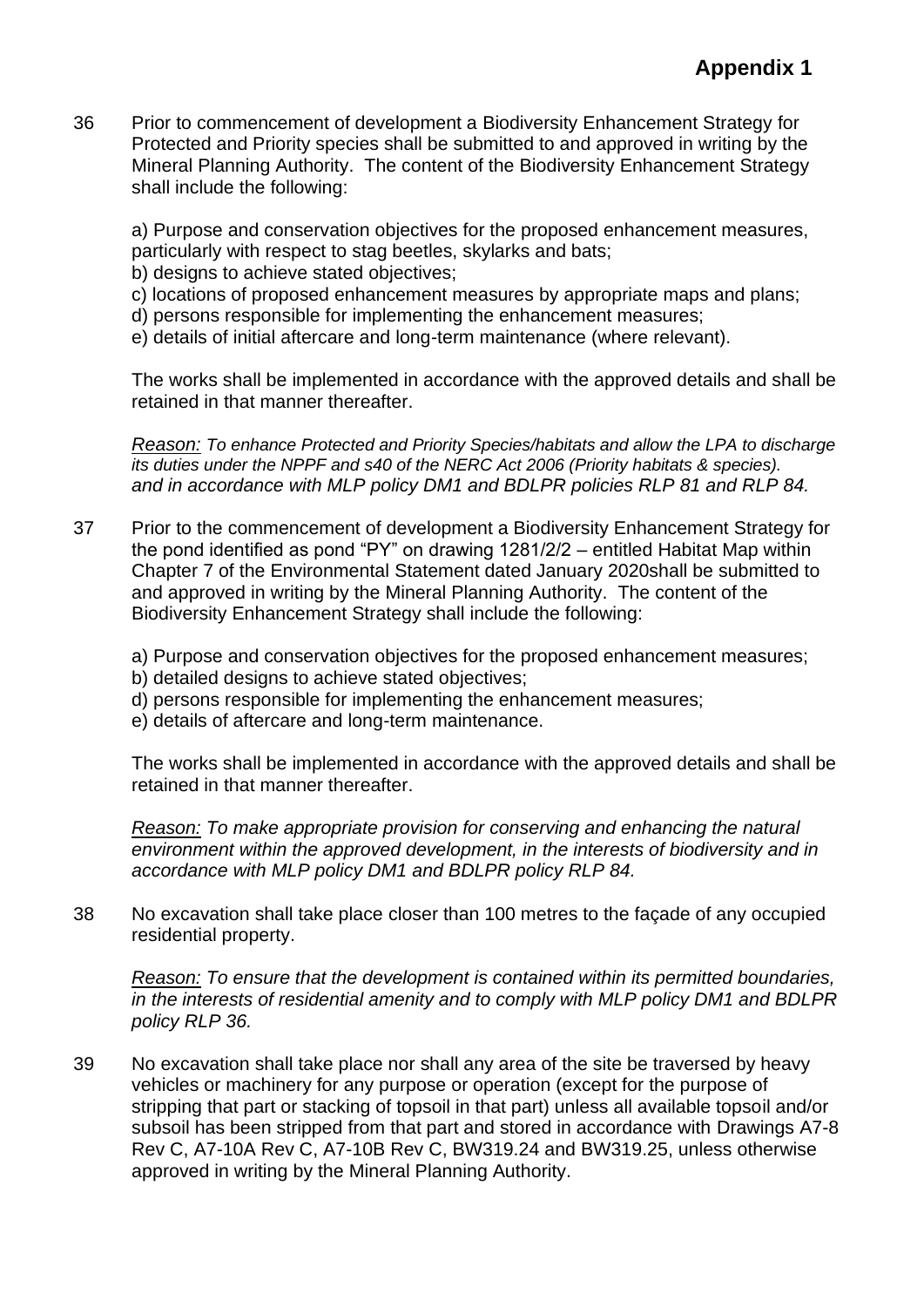*Reason: To minimise soil compaction and structural damage, and to help the final restoration in accordance with MLP policies S12 and DM1 and BCS policy CS8.*

40 All topsoil, subsoil and soil making material shall be retained on the site and used in the restoration of Bradwell Quarry.

*Reason: To prevent the loss of soil and aid the final restoration of the site in compliance with MLP policies S12 and DM1 and BCS policies CS5 and CS8.*

- 41 No movement of soils or soil making materials shall take place except when the full depth of soil to be stripped or otherwise transported is in a 'suitably dry soil moisture condition". No movement of soils shall take place between November and March unless a field assessment has been undertaken in the presence of the MPA and it has been agreed that the soils are in a "suitably dry soil moisture condition"
	- (a) "Suitably dry soil moisture condition" is determined by a field assessment of the soil's wetness in relation to its lower plastic limit. The field assessment should be made by attempting to roll a ball of soil into a thread on the surface of a clean plain glazed tile (or plate glass square) using light pressure from the flat of the hand. If the soil crumbles before a long thread of 3mm diameter can be formed, the soil is dry enough to move. The assessment should be carried out on representative samples of each major soil type.

*Reason: To minimise the structural damage and compaction of the soil and to aid the final restoration of the site in compliance with MLP policies S12 and DM1 and BCS policy CS8.*

42 The applicant shall notify the Mineral Planning Authority at least 5 working days in advance of the intention to start stripping soils from any part of the site or new phase of working.

*Reason: To allow the Mineral Planning Authority to monitor progress at the site, to minimise structural damage and compaction of the soil, to aid the final restoration of the site, to ensure the retention of identified soils in the approved positioning and to comply with MLP policies S12 and DM1 and BCS policy CS8.*

- 43 Topsoil, subsoil and soil making materials shall be stored in separate mounds which shall:
	- a) not exceed 3 metres in height in the case of topsoil, or exceed 5 metres in height in the case of subsoils, unless otherwise agreed in writing by the Mineral Planning Authority;
	- b) be constructed with only the minimum amount of soil compaction to ensure stability and shaped so as to avoid collection of water in surface undulations;
	- c) not be subsequently moved or raised until required for restoration, unless otherwise agreed in writing by the Mineral Planning Authority;
	- d) have a minimum 3 metre standoff, undisturbed around each storage mound;
	- e) comprise topsoils on like-texture topsoils and like-texture subsoils;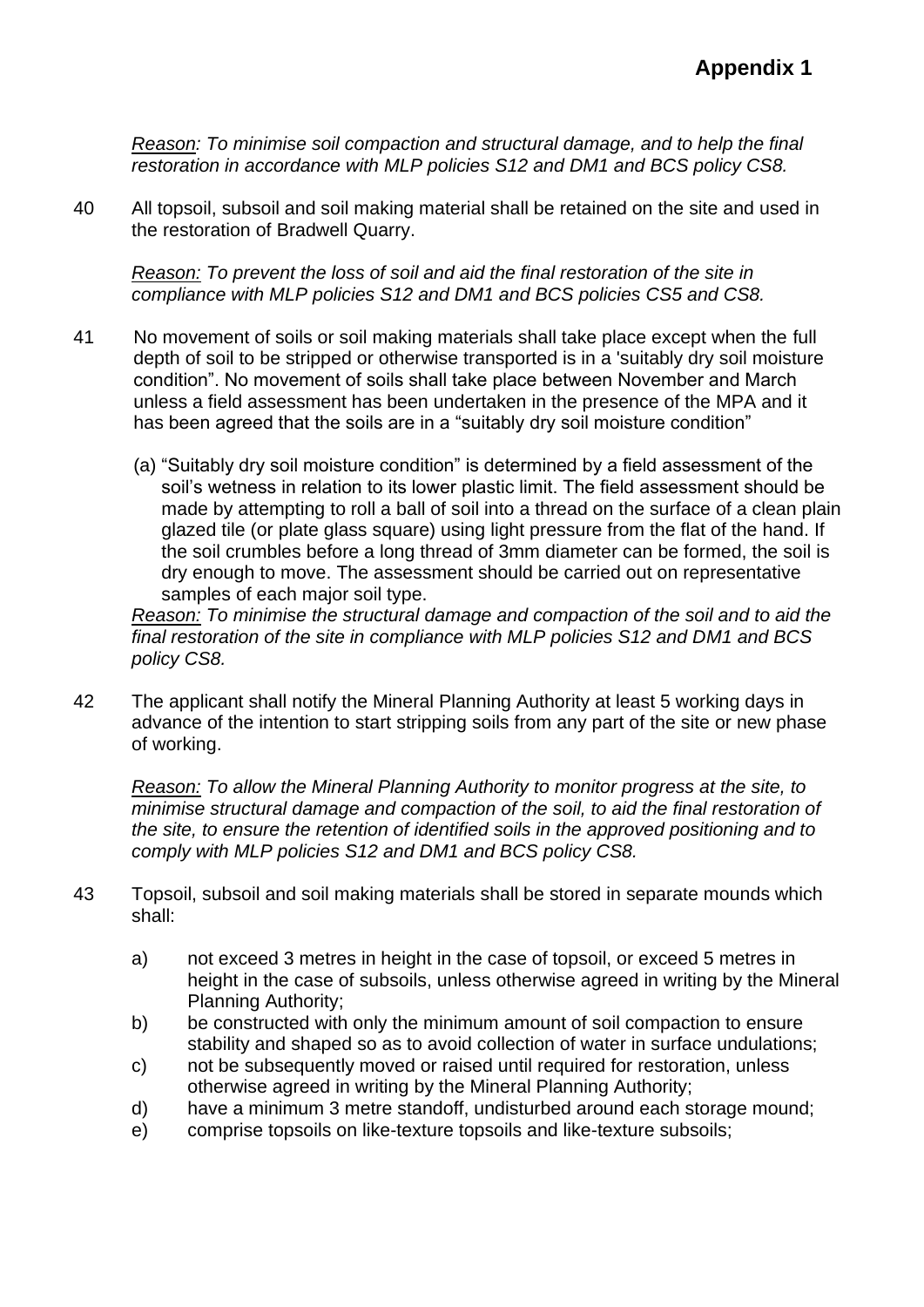f) in the case of continuous mounds, ensure that dissimilar soils are separated by a third material, which shall have previously been agreed in writing by the Mineral Planning Authority.

*Reason: To minimise structural damage and compaction of the soil, to aid the final restoration of the site, to ensure the retention of identified soils in the approved positioning and to comply with MLP policies S12 and DM1 and BCS policy CS8.*

44 No development or preliminary groundworks shall take place until a written scheme of investigation for a programme of archaeological investigation and recording has been submitted to and approved in writing by the Mineral Planning Authority.

*Reason: To ensure that any archaeological interest has been adequately investigated and recorded prior to the development taking place and to comply with MLP policy DM1 and BDLPR policies RLP 105 and RLP 106.*

45 The programme of archaeological investigation and recording shall be implemented in accordance with the written scheme of investigation approved under condition 44 prior to the commencement of the development hereby permitted or any preliminary groundworks.

*Reason: To ensure that any archaeological interest has been adequately investigated and recorded prior to the development taking place and to comply with MLP policy DM1 and BDLPR policies RLP 105 and RLP 106.*

46 A mitigation strategy detailing the excavation/preservation strategy shall be submitted to the Minerals Planning Authority following the completion of the archaeological investigation work approved under condition 45. The fieldwork shall be undertaken in accordance with the approved strategy prior to the commencement of development.

*Reason: To ensure that any archaeological interest has been adequately investigated and recorded prior to the development taking place and to comply with MLP policy DM1 and BDLPR policies RLP 105 and RLP 106.*

47 No development or preliminary groundworks shall take place on those areas containing archaeological deposits until the satisfactory completion of fieldwork, as detailed in the mitigation strategy approved under condition 46.

*Reason: To ensure that any archaeological interest has been adequately investigated and recorded prior to the development taking place and to comply with MLP policy DM1 and BDLPR policies RLP 105 and RLP 106.*

48 Unless otherwise approved in advance in writing by the Minerals Planning Authority, within 12 months of the completion of archaeological fieldwork, the applicant shall submit to the Minerals Planning Authority a post-excavation assessment. The assessment shall include the completion of post-excavation analysis, preparation of a full site archive and report ready for deposition at the local museum, and submission of a publication report.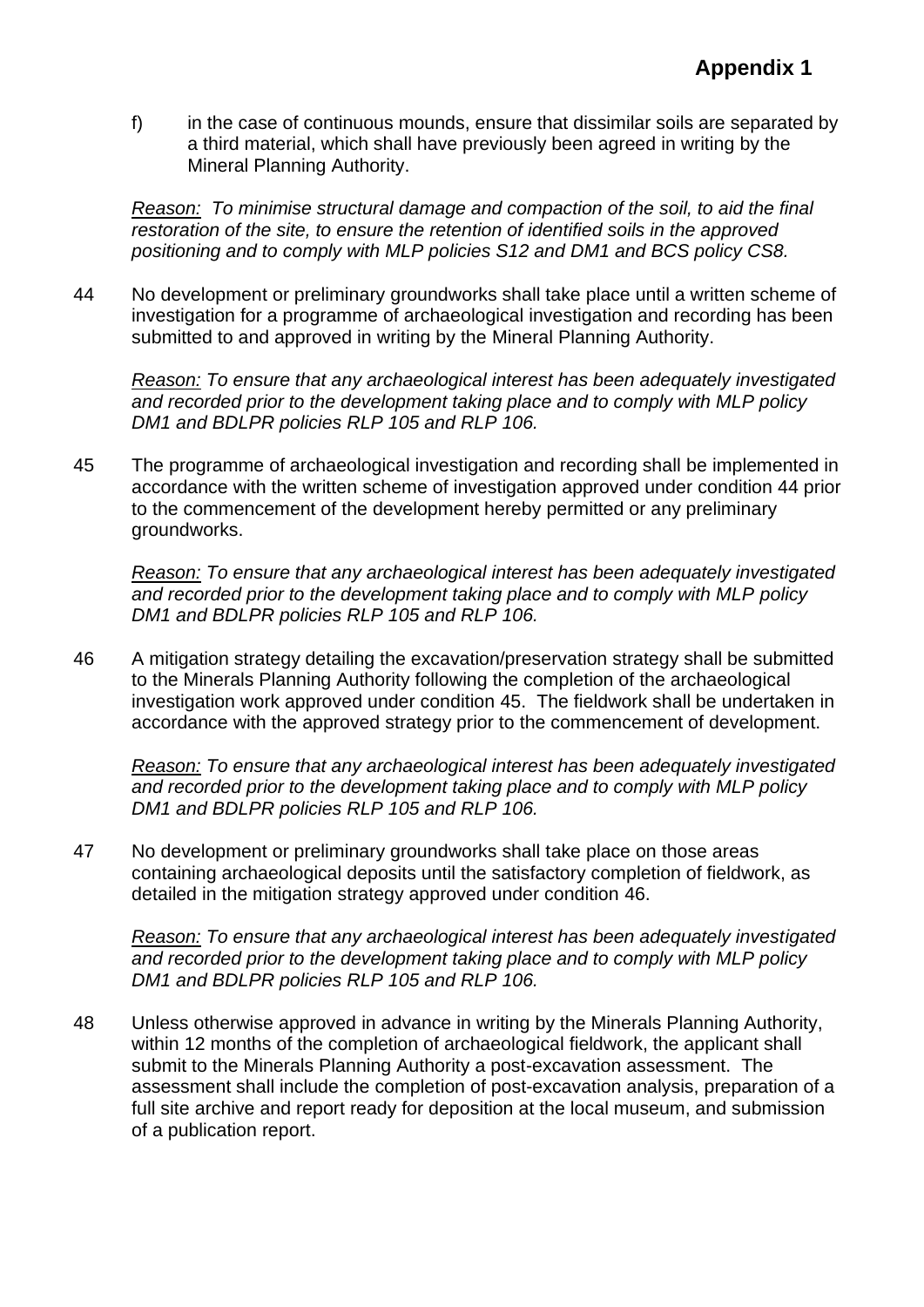*Reason: To disseminate the information from the archaeological investigation and to comply with MLP policy DM1 and BDLPR policies RLP 105 and RLP 106.*

49 Surface water drainage shall be managed in accordance with the details set out in Chapter 16 of the Environmental Statement dated January 2020, in particular Section 5.0 of the report entitled" Flood Risk Assessment and Water Balance" by SLR (Report Ref 428.07298.00004 dated January 2020.

*Reason: To minimise the risk of pollution to water courses and aquifers to comply with MLP policy DM1 and BDLPR policy RLP 72.*

50 Any fuel, lubricant or/and chemical storage vessel whether temporary or not shall be placed or installed within an impermeable container with a sealed sump and capable of holding at least 110% of the vessel's capacity. All fill, draw and overflow pipes shall be properly housed within the bunded area to avoid spillage. The storage vessel, impermeable container and pipes shall be maintained for the life of operations on site/the development hereby permitted.

*Reason: To minimise the risk of pollution to water courses and aquifers to comply with MLP policy DM1 and BDLPR policy RLP 72.*

51 Groundwater monitoring shall be carried out in accordance with Section 6.8 of the ES and Honace letter dated 25 August 2020 Ref: 18-06-1812.506/1 and Drawings A7-15 Rev B and Drawing A7-16 Rev C. Groundwater monitoring records shall be submitted to the Mineral Planning Authority with 14 days of a written request. In the event that groundwater monitoring effects are not as predicted in the Environmental Statement a scheme of mitigation shall be submitted to the Mineral Planning Authority within 28 days of a written request.

*Reason: To minimise the risk of pollution to water courses and aquifers to comply with MLP policy DM1 and BDLPR policy RLP 72.*

52 Where contamination of the groundwater is identified it shall within 2 weeks be notified to the Mineral Planning Authority and mitigation measures carried out in accordance with Paragraph 6.8 of Chapter 6: Groundwater of the ES dated January 2020.

*Reason: To minimise the risk of pollution to water courses and aquifers to comply with MLP policy DM1 and BDLPR policies RLP 36 and RLP 72.*

53 Repair, maintenance and refuelling of plant, equipment and machinery shall only take place on an impervious surface.

*Reason: To minimise the risk of pollution to water courses and aquifers to comply with MLP policy DM1 and BDLPR policies RLP 36 and RLP 72.*

54 All stones and other materials in excess of 200mm in any dimension shall be picked and removed from the final restored surface of the site.

*Reason: To ensure the restored land is agriculturally versatile and agricultural operations are not impeded and to comply with MLP policy S12 and BCS policy CS8.*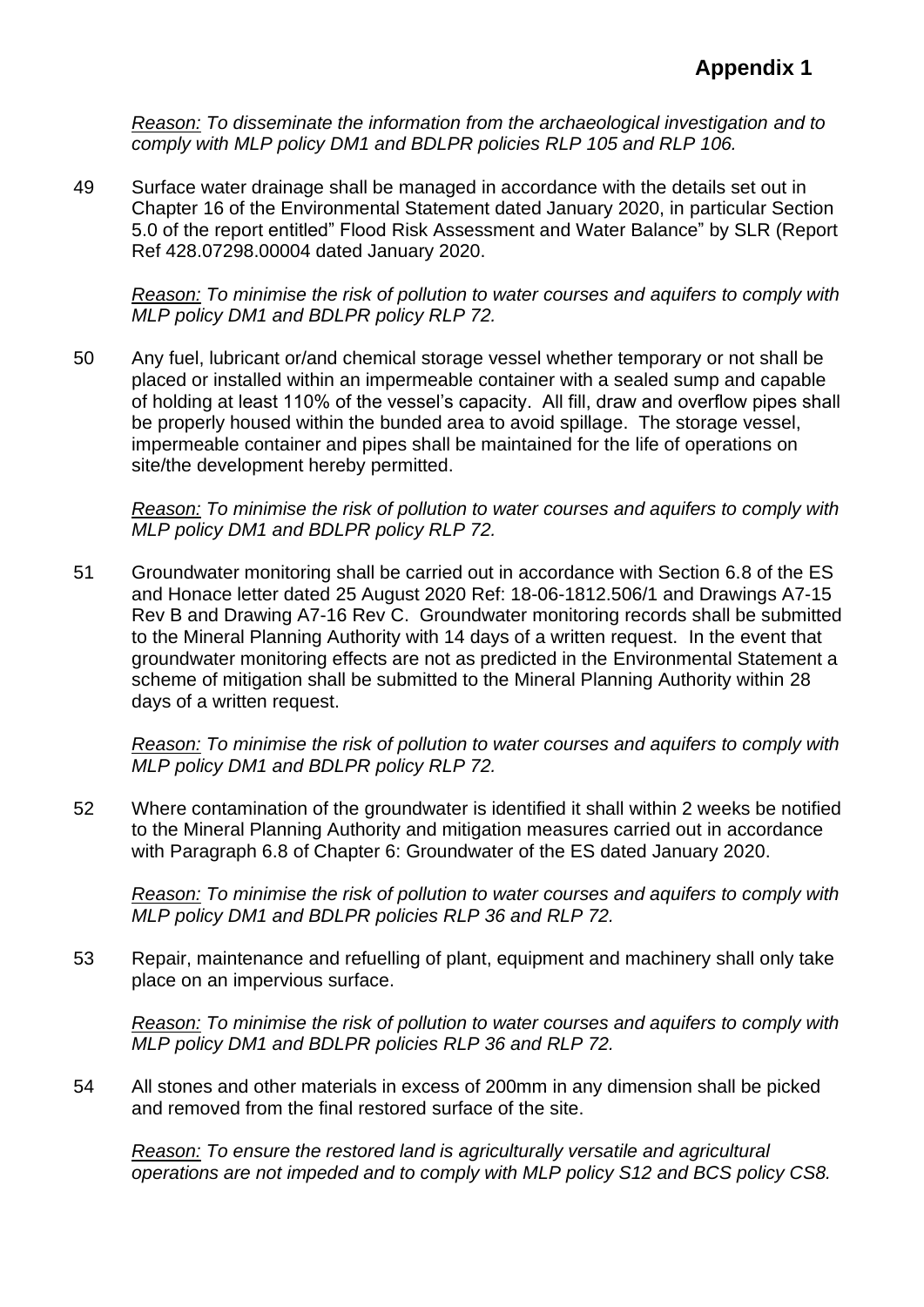- 55 An aftercare scheme detailing the steps that are necessary to bring the land to required standard for woodland and agricultural use shall be submitted to and approved in writing by the Mineral Planning Authority prior to commencement of restoration works and placement of soils on site. The submitted scheme shall:
	- a. Provide an outline strategy in accordance with Paragraph 57 the Planning Practice Guidance for the five year aftercare period. This shall broadly outline the steps to be carried out in the aftercare period and their timing within the overall programme.
	- b. Provide for a detailed annual programme, in accordance with Paragraph 58 to the Planning Practice Guidance to be submitted to the Mineral Planning Authority not later than two months prior to the annual Aftercare meeting.
	- c. Unless the Mineral Planning Authority approved in writing with the person or persons responsible for undertaking the Aftercare steps that there shall be lesser steps or a different timing between steps, the Aftercare shall be carried out in accordance with the submitted Scheme.

The development shall be implemented in accordance with the approved aftercare scheme.

*Reason: To ensure the satisfactory restoration of the site for agriculture, woodland and nature conservation and in accordance with MLP policy S12 and DM1 and BCS policies CS5 and CS8.*

56 No sand, gravel or aggregate shall be imported to the site for primary processing, except sand and gravel permitted for extraction under planning permission for the Rivenhall Integrated Waste Management Facility planning permission reference ESS/34/15/BTE or any subsequent amending planning permission.

*Reason: To ensure that there are no adverse impacts on the local amenity from the development they were not assessed in the application details and to comply with MLP policies DM1 and DM3.*

57 Not less than 66% of materials for the bagging plant shall be supplied from indigenous supplies at Bradwell Quarry. A record of imported materials to the bagging plant shall be maintained and records provided to the Mineral Planning Authority within 14 days of a written request.

*Reason: To ensure that indigenous materials form the bulk of materials processed through the bagging plant and in the interests of local amenity and highway capacity and in accordance with MLP policies DM1 and DM3.*

58 Notwithstanding the provisions of the Town and Country Planning (General Permitted Development) Order 1995 (or any order revoking or re-enacting that Order with or without modification) no building, structure, fixed plant or machinery except as detailed in the application shall be erected, extended, installed or replaced on the site without the prior approval of the Mineral Planning Authority.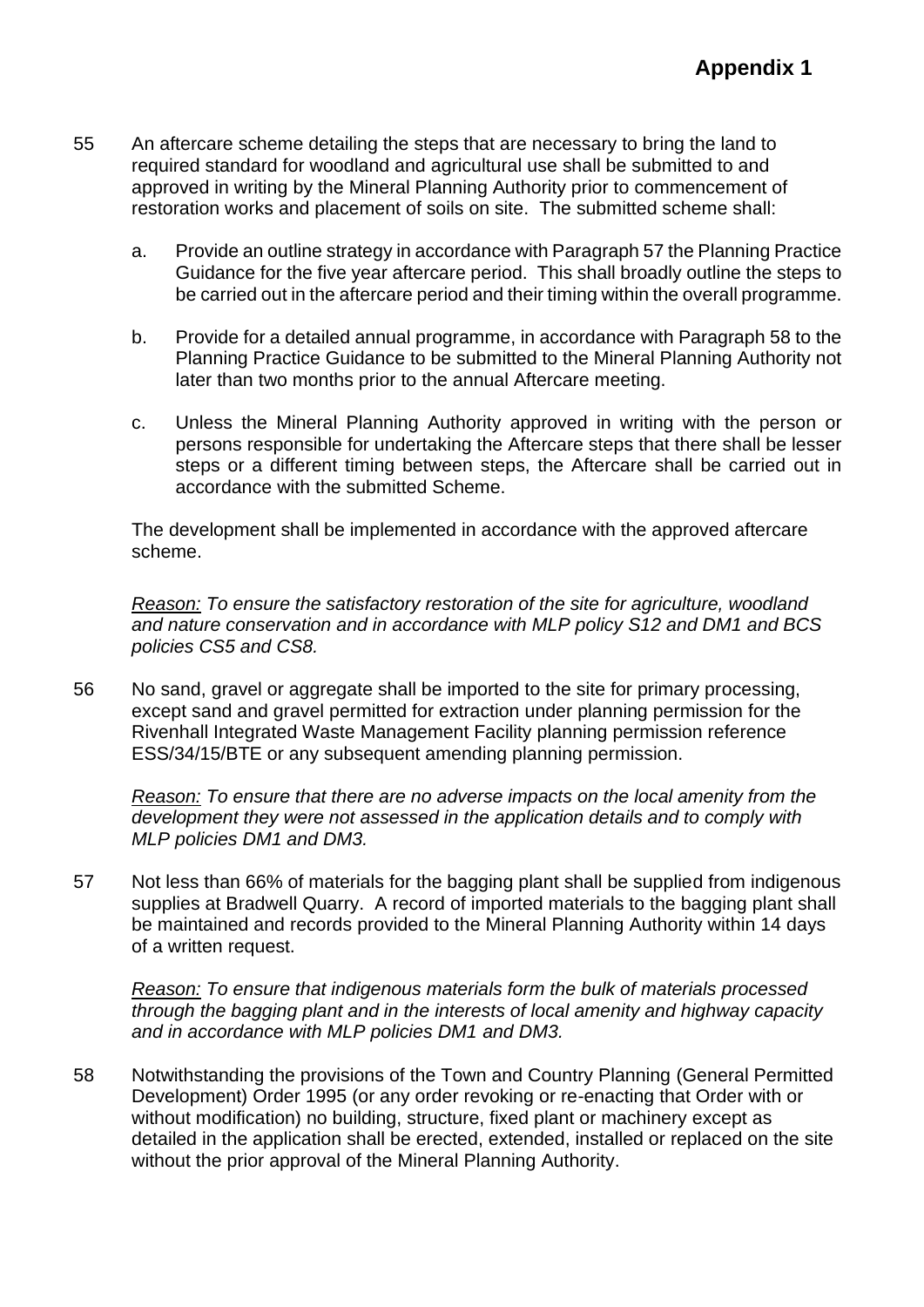*Reason: To enable the Mineral Planning Authority to adequately control the development, to minimise its impact on the local area , to minimise the impact upon landscape and to comply with MLP policy DM1 and BCS policy CS5.*

59 All sand used in the dry silo mortar plant shall be from indigenous resources at Bradwell Quarry.

*Reason: In the interests of local and visual amenity and in accordance with MLP policies DM1 and DM3.*

60 Air emissions and stack height in relation to the dry silo mortar plant shall be in accordance with detailed submitted pursuant to condition 3 of planning permission ESS/53/03/BTE, namely emails from Cemex dated 29 May 2005 and 2 June 2008 together with Drawing No. AZ041579-03 Rev B dated 1 January 2008, as approved by ECC in letter dated 27 June 2008.

*Reason: To protect the amenities of local residents from air emissions and visual impact and compliance with MLP policy DM1 and BDLPR policies RLP 36 and RLP 62.*

61 All painted buildings and plant shall be maintained in their existing colours unless otherwise approved in writing with the Mineral Planning Authority.

*Reason: To minimise the visual impact of the development and compliance with MLP policy DM1 and BCS policy CS5.*

62 Ecological mitigation shall be in accordance with details set out in Chapter 7 of the Environmental Statement dated January 2020 in particular Table 7.8 Ecological Mitigation Proposals – Construction, Table 7.9 Ecological Mitigation and Enhancement proposals – Operation and Table 7.10 Ecological Mitigation and Enhancement Proposals - Restoration.

*Reason: To allow the LPA to discharge its duties under the Habitats and Species Regulations 2017 (as amended), the Wildlife & Countryside Act 1981 (as amended) and s40 of the NERC Act 2006 (Priority habitats & species) and in accordance with MLP policy DM1 and BDLPR policy RLP 84*

63 Any works which could affect Badgers shall not in any circumstances commence unless the Mineral Planning Authority has been provided with: a) a licence issued by Natural England, pursuant to Wildlife & Countryside Act 1981

and the Badger Protection Act 1992, authorizing the specified activity/development to go ahead.

b) a statement in writing from the relevant licensing body to the effect that it does not consider that the specified activity/development will require a licence.

*Reason: To conserve Protected species and allow the Mineral Planning Authority to discharge its duties under the Badger Protection Act 1992, the Wildlife & Countryside Act 1981 and s17 Crime & Disorder Act 1998 and in accordance with MLP policy DM1 and BDLPR policy RLP 84*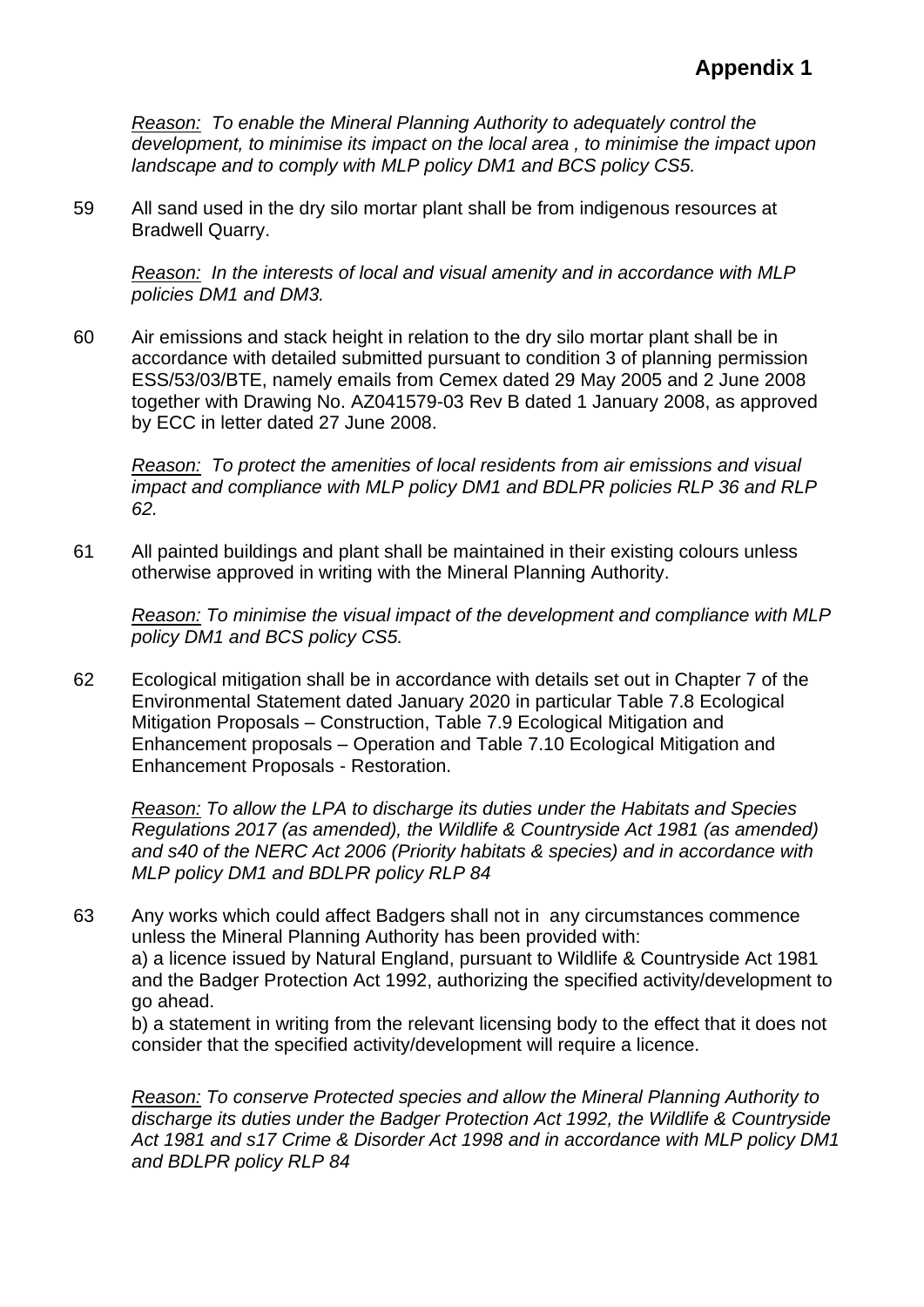64 The areas of priority habitat to be delivered as part of the Site A7 identified on drawings A7-20-Bio-AC dated 12-06-20 and A7-21-Bio&AC dated 12-06-20 shall be created within 5 years of the date of commencement as defined in condition 1.

Details of the habitats to be created shall be submitted to and approved in advance by the Mineral Planning Authority. The details shall include

- a) A description of the habitats to be created
- b) Ecological trends and constraints on site that might influence management;
- c) Aims and objectives of management including reference to the Mineral Site Restoration for Biodiversity Supplementary Planning Guidance June 2016;
- a) Appropriate management options for achieving the aims and objectives;
- b) Prescriptions for management actions;
- c) Preparation of a work schedule (including an annual work plan capable of being rolled forward over a five-year period);
- d) Details of the body or organisation responsible for implementation of the plan;
- e) On-going monitoring and remedial measures in line with requirements of the Mineral Site Restoration for Biodiversity Supplementary Planning Guidance June 2016.

The details shall also set out (where the results from monitoring show that conservation aims and objectives of the details are not being met) how contingencies and/or remedial action will be identified, agreed and implemented so that the development still delivers the fully functioning biodiversity objectives of the originally approved scheme. The development hereby permitted shall be implemented in accordance with the approved details.

*Reason: To make appropriate provision for the management of natural habitat within the approved development in the interests of biodiversity and in accordance with MLP policy DM1 and BDLPR policies RLP 81 and RLP 84.*

65 In the event that this planning permission has been implemented and mineral extraction operations commence in the Coggeshall, Feering, Kelvedon Flood Alleviation Scheme (if granted permission) a temporary restoration scheme for Site A7 shall be submitted for approval by the Mineral Planning Authority.

The scheme shall include:

- The removal of all screening bunds
- Removal of stockpiles of overburden such that they are below pre-existing levels
- Removal of earth movers' compound
- Details of afteruse for all areas
- Completion of all elements of the approved restoration scheme for Site A7 where practicable

The temporary restoration shall be submitted and approved prior to the commencement of mineral extraction within the Coggeshall, Ferring and Kelvedon